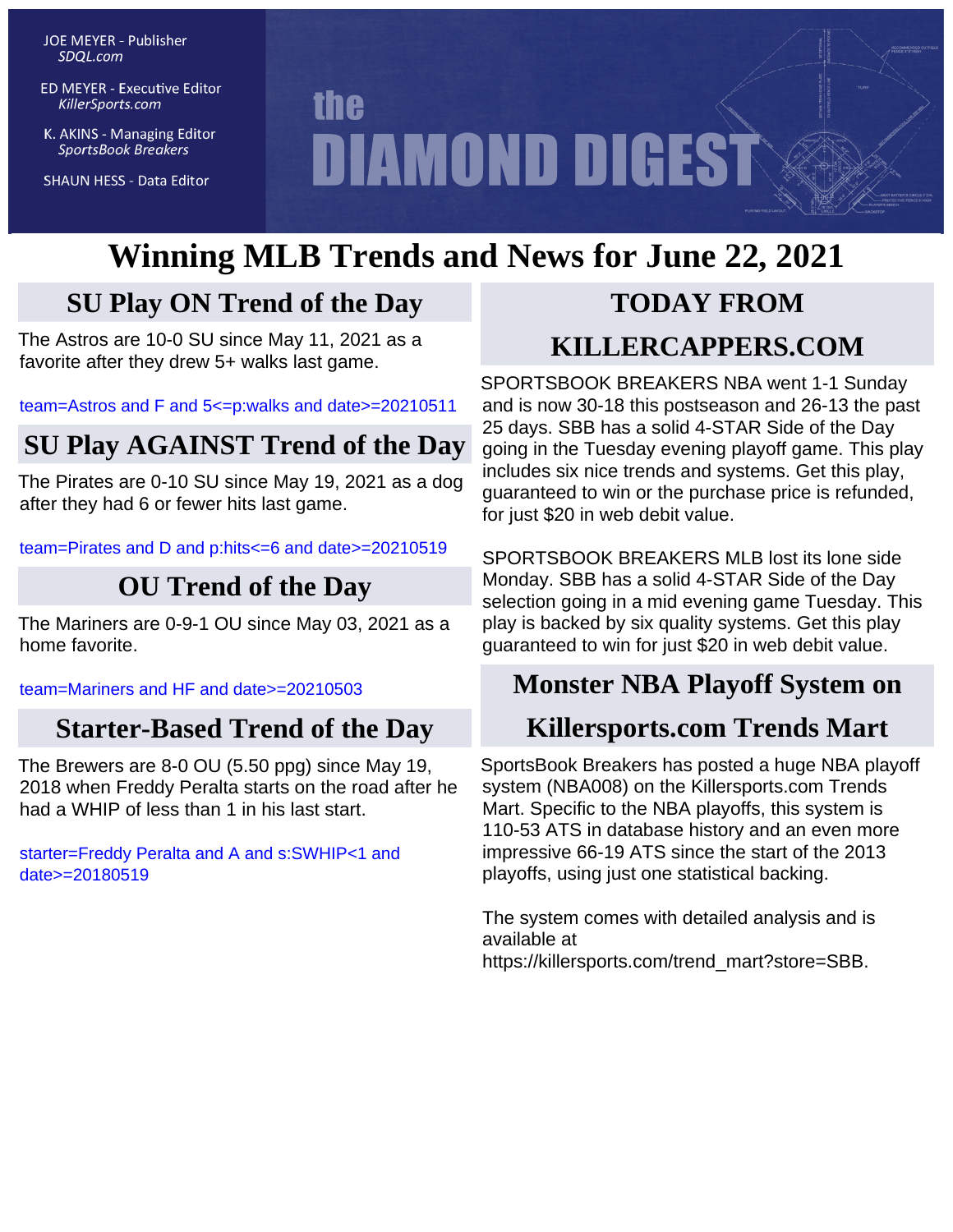| Away<br><b>HOME</b> | <b>ROT</b><br><b>Start Time</b> | Line   | Last 10 | Last 10<br>@H/A | Last 10<br>@F/D | W-L<br><b>Streak</b> | <b>Scheduled Starter:</b><br>(throwing arm) | Team W-L<br>in 2021 | in Career<br>vs Opp |
|---------------------|---------------------------------|--------|---------|-----------------|-----------------|----------------------|---------------------------------------------|---------------------|---------------------|
| Reds                | 967                             | $-110$ | $5-5$   | $5-5$           | $6 - 4$         | $-5$                 | Wade Miley (L)                              | $7 - 5$             | $0-0$               |
| <b>TWINS</b>        | 1:10 PM                         | $+100$ | $6 - 4$ | $6 - 4$         | $5-5$           | $\sqrt{5}$           | Bailey Ober (R)                             | $3 - 1$             | $0-0$               |
| Astros              | 961                             | $-185$ | $9 - 1$ | $9 - 1$         | $9 - 1$         | 8                    | Zack Greinke (R)                            | $11 - 4$            | $0-0$               |
| <b>ORIOLES</b>      | 7:05 PM                         | $+172$ | $1 - 9$ | $0 - 10$        | $1 - 9$         | $-3$                 | Jorge Lopez (R)                             | $4 - 10$            | $0-0$               |
| <b>Nationals</b>    | 951                             |        | $8 - 2$ | $8 - 2$         | $0-0$           | $\overline{2}$       |                                             |                     |                     |
| <b>PHILLIES</b>     | 7:05 PM                         |        | $6 - 4$ | $3 - 7$         | $0-0$           | $-1$                 | Zack Wheeler (R)                            | $8-6$               | $2 - 2$             |
| <b>White Sox</b>    | 969                             | $-170$ | $5-5$   | $7 - 3$         | $7 - 3$         | $-4$                 | Lucas Giolito (R)                           | $7 - 7$             | $1 - 1$             |
| <b>PIRATES</b>      | 7:05 PM                         | $+160$ | $2 - 8$ | $0 - 10$        | $2 - 8$         | $-1$                 | Tyler Anderson (L)                          | $6 - 7$             | $0-0$               |
| Royals              | 959                             | $+230$ | $3 - 7$ | $4 - 6$         | $3 - 7$         | $\mathbf{1}$         | Brady Singer (R)                            | $4 - 10$            | $0-0$               |
| <b>YANKEES</b>      | 7:05 PM                         | $-270$ | $6 - 4$ | $5-5$           | $6 - 4$         | $\overline{c}$       | Gerrit Cole (R)                             | $8-6$               | $0-0$               |
| <b>Blue Jays</b>    | 971                             | $-114$ | $4 - 6$ | $3 - 7$         | $5-5$           | $\overline{2}$       | Ross Stripling (R)                          | $4 - 6$             | $0-0$               |
| <b>MARLINS</b>      | 7:10 PM                         | $+104$ | $5-5$   | $3 - 7$         | $4 - 6$         | $-1$                 | Sandy Alcantara (R)                         | $7 - 8$             | $0 - 1$             |
| <b>Braves</b>       | 953                             | $+102$ | $5-5$   | $6 - 4$         | $4 - 6$         | 1                    | Charlie Morton (R)                          | $7 - 7$             | $1 - 0$             |
| <b>METS</b>         | 7:10 PM                         | $-112$ | $5-5$   | $4 - 6$         | $7 - 3$         | $-1$                 | Marcus Stroman (R)                          | $7-6$               | $2 - 0$             |
| Red Sox             | 963                             | $+100$ | $6 - 4$ | $6 - 4$         | $4 - 6$         | $-1$                 | Eduardo Rodriguez (L)                       | $8 - 5$             | $6 - 3$             |
| <b>RAYS</b>         | 7:10 PM                         | $-110$ | $4-6$   | $3 - 7$         | $5-5$           | $-6$                 | Andrew Kittredge (R)                        | $2 - 0$             | $2 - 2$             |
| Cardinals           | 973                             | $-118$ | $4 - 6$ | $4 - 6$         | $6-4$           | $-1$                 | Johan Oviedo (R)                            | $2 - 5$             | $0-0$               |
| <b>TIGERS</b>       | 7:10 PM                         | $+108$ | $4 - 6$ | $5-5$           | $4 - 6$         | $\mathbf{1}$         | Tarik Skubal (L)                            | $4 - 8$             | $0 - 1$             |
| Indians             | 975                             |        | $7 - 3$ | $8 - 2$         | $0-0$           | 2                    | Eli Morgan (R)                              | $1 - 1$             | $0-0$               |
| <b>CUBS</b>         | 8:05 PM                         |        | $4-6$   | $4 - 6$         | $0-0$           | $-1$                 | Kyle Hendricks (R)                          | $9 - 5$             | $2 - 1$             |
| Athletics           | 965                             | $-142$ | $7 - 3$ | $8 - 2$         | $8 - 2$         | $-3$                 | Cole Irvin (L)                              | $6 - 8$             | $0-0$               |
| <b>RANGERS</b>      | 8:05 PM                         | $+132$ | $3 - 7$ | $1-9$           | $2 - 8$         | $\mathbf{1}$         | Jordan Lyles (R)                            | $6 - 8$             | $0-0$               |
| Giants              | 977                             | $+115$ | $7 - 3$ | $8 - 2$         | $4 - 6$         | $\mathbf{1}$         | Anthony DeSclafani (R)                      | $10 - 4$            | $0-0$               |
| <b>ANGELS</b>       | 9:38 PM                         | $-125$ | $6 - 4$ | $6 - 4$         | $9 - 1$         | $-1$                 | Andrew Heaney (L)                           | $5-7$               | $1 - 1$             |
| <b>Brewers</b>      | 955                             | $-147$ | $4 - 6$ | $7 - 3$         | $5-5$           | $-1$                 | Freddy Peralta (R)                          | $9 - 4$             | $1 - 0$             |
| <b>DIAMONDBACKS</b> | 9:40 PM                         | $+137$ | $1-9$   | $0 - 10$        | $1-9$           | $\mathbf{1}$         | Zac Gallen (R)                              | $2 - 4$             | $0 - 1$             |
| Rockies             | 979                             | $+140$ | $5-5$   | $6 - 4$         | $5-5$           | $-2$                 | Kyle Freeland (L)                           | $2 - 3$             | $2 - 0$             |
| <b>MARINERS</b>     | 10:10 PM                        | $-150$ | $7 - 3$ | $4-6$           | $5-5$           | $\overline{4}$       | Chris Flexen (R)                            | $9 - 3$             | $0-0$               |
| Dodgers             | 957                             |        | $7 - 3$ | $6 - 4$         | $0-0$           | $-1$                 | Clayton Kershaw (L)                         | $9-6$               | $32 - 11$           |
| <b>PADRES</b>       | 10:10 PM                        |        | $6 - 4$ | $1-9$           | $0-0$           | 5                    | Blake Snell (L)                             | $5-9$               | $1 - 1$             |

#### **MLB Match Ups for June 22, 2021**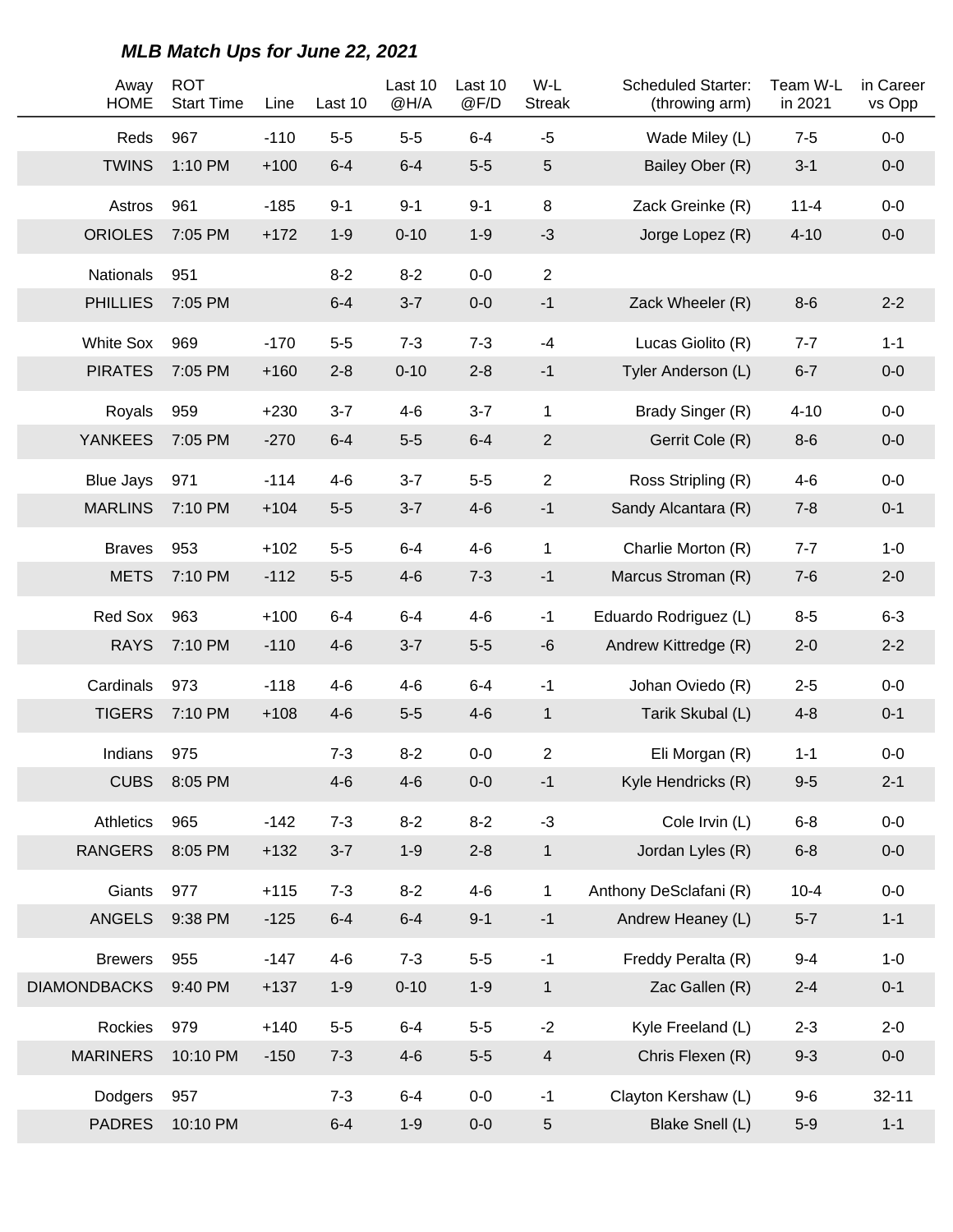#### **Team Comparison Table**

|                  |                 | Record | # of Innings   |                       |                | One Run        |    | Wire to Wire |                | Walk Off                |                | Extra Inning   | Runs<4         | 4 <runs< th=""><th></th><th>Margin in Innings</th><th></th></runs<> |      | Margin in Innings      |      |
|------------------|-----------------|--------|----------------|-----------------------|----------------|----------------|----|--------------|----------------|-------------------------|----------------|----------------|----------------|---------------------------------------------------------------------|------|------------------------|------|
| Team             | W               |        |                | <b>Led Trail Tied</b> | W              | L              | W  | L            | W              | L                       | W              | L              | W              | L                                                                   | 123  | 456                    | 789  |
| Angels           | 36              | 36     | 266 259 123    |                       | 11             | 5              | 21 | 21           | $\mathbf 1$    | $\mathbf{1}$            | 2              | 2              | $\overline{2}$ | 5                                                                   | 0.19 | $-0.19 - 0.17$         |      |
| Astros           | 44              | 28     | 338 170 147    |                       | 6              | 7              | 30 | 12           | 4              | 4                       | 3              | 4              | 5              | 6                                                                   | 0.99 | 0.29                   | 0.50 |
| <b>Athletics</b> | 44              | 30     | 291 236 138    |                       | 12             | 8              | 26 | 17           | 6              | $\mathbf{1}$            | 2              | $\mathbf{1}$   | 9              | 4                                                                   | 0.04 | $0.35 - 0.08$          |      |
| <b>Blue Jays</b> | 35              | 35     | 256 243 122    |                       | $\overline{5}$ | 9              | 19 | 16           | 3              | 4                       | 2              | 3              | 4              | 8                                                                   | 0.43 | $0.24$ 0.06            |      |
| <b>Braves</b>    | 34              |        | 37 272 218 140 |                       | 10             | 11             | 20 | 20           | 3              | 5                       | $\mathbf{1}$   | 6              | 5              | 12                                                                  |      | $0.23 - 0.13 - 0.03$   |      |
| <b>Brewers</b>   | 40              | 33     | 249 238 177    |                       | 12             | 9              | 21 | 20           | 4              | 1                       | 6              | 5              | $\overline{7}$ | 4                                                                   |      | $-0.18$ $0.14$ $-0.03$ |      |
| Cardinals        | 36              | 36     | 265 256 123    |                       | 9              | $\overline{7}$ | 24 | 22           | 3              | $\mathbf 0$             | 3              | $\mathbf{1}$   | 9              | 4                                                                   |      | $0.04 -0.22 -0.35$     |      |
| Cubs             | 40              | 33     | 280 255 127    |                       | 13             | 11             | 23 | 16           | 3              | 3                       | 3              | 4              | 11             | 6                                                                   |      | $0.05 -0.12$ 0.34      |      |
| Diamondbacks     | 21              | 53     | 178 370 121    |                       | 2              | 16             | 8  | 39           | $\mathbf{1}$   | 3                       | 4              | 4              | $\mathbf{1}$   | 14                                                                  |      | $-0.76 - 0.16 - 0.54$  |      |
| Dodgers          | 44              | 28     | 324 193 135    |                       | 9              | 13             | 32 | 14           | $\mathbf 0$    | 4                       | 1              | 6              | 10             | $\overline{7}$                                                      | 0.85 | $0.62 - 0.04$          |      |
| Giants           | 46              | 26     | 322 179 147    |                       | 13             | 10             | 28 | 11           | $\mathbf 0$    | 7                       | 2              | 5              | 11             | 9                                                                   | 0.57 | 0.50                   | 0.21 |
| Indians          | 40              | 30     | 256 245 127    |                       | 12             | 7              | 21 | 17           | 5              | 2                       | 5              | 2              | 6              | 5                                                                   |      | $-0.44$ 0.29           | 0.20 |
| <b>Mariners</b>  | 38              |        | 36 253 284 130 |                       | 16             | $\overline{7}$ | 21 | 19           | 6              | 2                       | $\overline{7}$ | $\mathbf{1}$   | 6              | $\overline{7}$                                                      |      | $-0.24 - 0.41 - 0.16$  |      |
| <b>Marlins</b>   | 31              | 40     | 228 248 167    |                       | 5              | 15             | 18 | 25           | 2              | 7                       | 3              | 4              | 8              | 6                                                                   | 0.08 | 0.06                   | 0.11 |
| Mets             | 36              | 30     | 232 203 142    |                       | 13             | 12             | 27 | 20           | 4              | 6                       | 2              | 2              | $\overline{7}$ | 3                                                                   | 0.11 | 0.06                   | 0.11 |
| Nationals        | 32              | 36     | 209 241        | 149                   | 10             | 8              | 22 | 25           | 4              | 2                       | 2              | 2              | 11             | 6                                                                   |      | $-0.10 -0.16$ 0.07     |      |
| Orioles          | 23              | 49     | 191 304 147    |                       | $\overline{4}$ | 12             | 13 | 28           | 2              | 2                       | $\overline{2}$ | 3              | 3              | 9                                                                   |      | $-0.46 -0.56 -0.21$    |      |
| Padres           | 43              | 32     | 277 249        | 154                   | 9              | 11             | 25 | 18           | 2              | 3                       | 5              | 3              | 11             | 3                                                                   | 0.28 | $0.05$ 0.60            |      |
| <b>Phillies</b>  | 34              | 35     | 244 240 140    |                       | 13             | 9              | 18 | 17           | 5              | $\overline{4}$          | 4              | 2              | 10             | 6                                                                   |      | $0.16 - 0.01 - 0.36$   |      |
| <b>Pirates</b>   | 25              | 45     | 176 340        | 110                   | 8              | 8              | 14 | 30           | 3              | 0                       | 4              | 1              | 4              | 4                                                                   |      | $-0.69 - 0.49 - 0.23$  |      |
| Rangers          | 26              | 46     | 171 339 149    |                       | $\overline{7}$ | 12             | 12 | 31           | 4              | 4                       | $\overline{7}$ | 4              | $\overline{4}$ | 8                                                                   |      | $-0.75$ $0.01$ $-0.19$ |      |
| Rays             | 43              | 30     | 282 217        | 169                   | 8              | 13             | 24 | 15           | 2              | 8                       | 3              | 8              | 10             | 7                                                                   | 0.12 | 0.25                   | 0.74 |
| <b>Red Sox</b>   | 43              | 29     | 294 237 111    |                       | 12             | 6              | 19 | 17           | 3              | 1                       | 3              | $\overline{2}$ | 5              | 3                                                                   | 0.17 | 0.15                   | 0.17 |
| Reds             | 35              |        |                | 35 239 257 142        | 11             | 7              | 20 | 20           | 3              | $\overline{\mathbf{c}}$ | 8              | 3              | 8              | 8                                                                   |      | $0.26 -0.27 -0.20$     |      |
| <b>Rockies</b>   | 30 <sup>°</sup> |        |                | 42 238 294 105        | 12             | 10             | 14 | 23           | $\overline{7}$ | $\mathbf{1}$            | 3              | 3              | 5              | 12                                                                  |      | $-0.85$ 0.19 $-0.12$   |      |
| Royals           | 32              |        | 38 216 287 121 |                       | 9              | 12             | 15 | 28           | 3              | 4                       | 1              | 1              | 9              | 6                                                                   |      | $-0.41 - 0.14 - 0.01$  |      |
| <b>Tigers</b>    | 30 <sup>°</sup> |        |                | 42 222 292 134        | 11             | 10             | 15 | 30           | $\overline{4}$ | $\overline{\mathbf{4}}$ | 5              | 3              | 3              | 8                                                                   |      | $-0.29 - 0.62 - 0.14$  |      |
| Twins            | 31              | 41     |                | 252 254 142           | 11             | 11             | 19 | 18           | 4              | 5                       | 4              | 8              | $\overline{7}$ | 8                                                                   |      | $0.07 -0.46 -0.24$     |      |
| <b>White Sox</b> | 43              |        |                | 29 314 174 146        | 8              | 9              | 29 | 13           | 5              | 6                       | 2              | 3              | 10             | $\mathbf{1}$                                                        |      | $0.76$ $0.64$ $-0.15$  |      |
| Yankees          | 38              |        |                | 33 237 250 157        | 11             | 7              | 19 | 15           | 5              | 5                       | 3              | 6              | 12             | 5                                                                   |      | $-0.23$ 0.08 0.13      |      |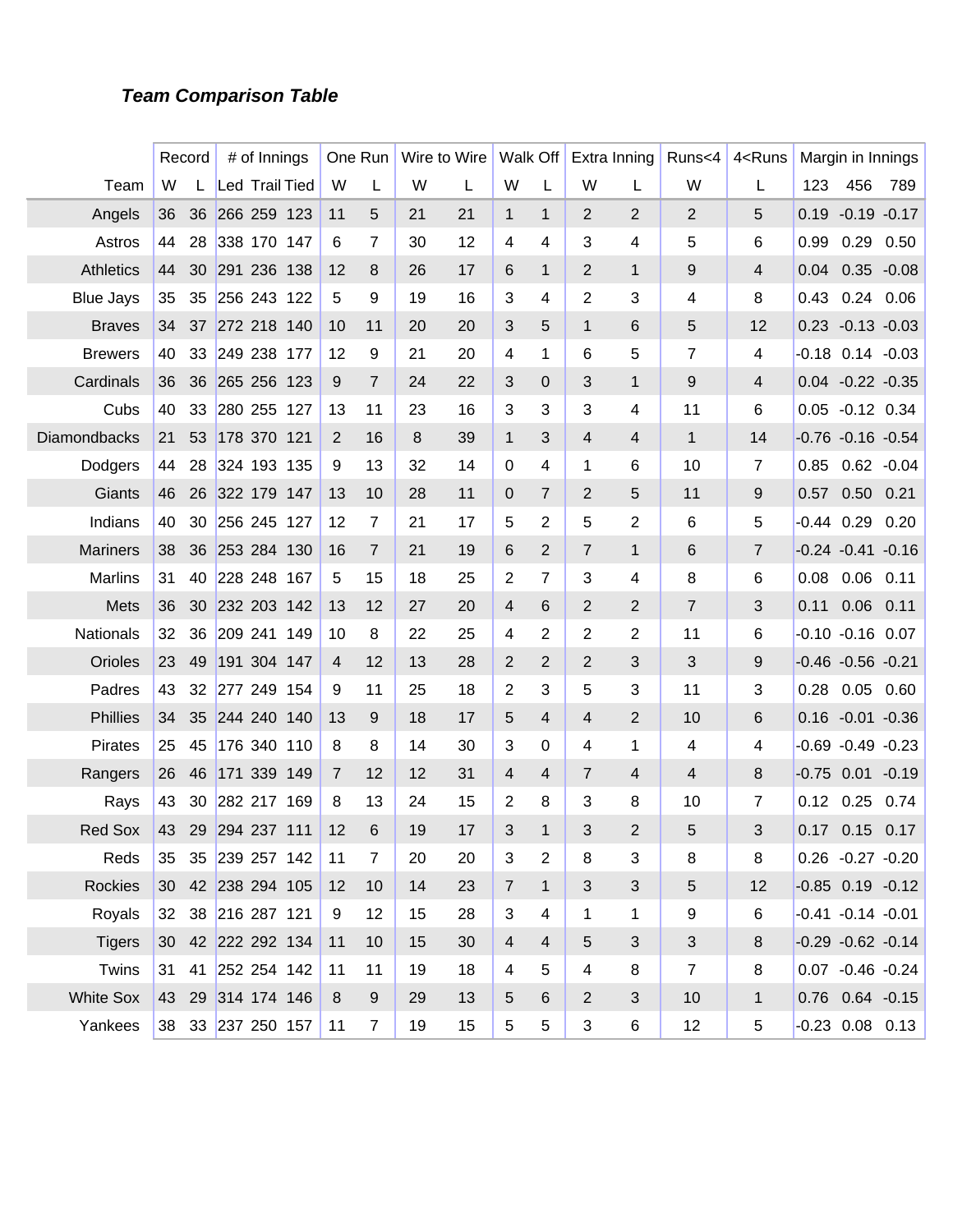# **Team - Opponent Comparison Table**

|                     |    | Scored<br>in 1st | Wins with<br><b>Fewer Hits</b> |                | <b>Starter</b><br>Innings Pitched |      | <b>Pitchers</b>            | Used      |    | Quality<br><b>Starts</b> | <b>Hits</b> | per Run   | <b>Team LOB</b><br>per Run   |                              |      | Extra<br><b>Base Hits</b> |
|---------------------|----|------------------|--------------------------------|----------------|-----------------------------------|------|----------------------------|-----------|----|--------------------------|-------------|-----------|------------------------------|------------------------------|------|---------------------------|
| Team                |    | Team Opp         | Team                           | Opp            | Team                              | Opp  | Team Opp Team Opp Team Opp |           |    |                          |             |           | Team Opp Team Opp            |                              |      |                           |
| Angels              | 21 | 19               | 6                              | 9              | 4.82                              | 4.87 | 4.46                       | 4.10      | 21 | 19                       | 1.74        | 1.62      |                              |                              |      | 3.22 2.92                 |
| Astros              | 26 | 15               | 6                              | 8              | 5.54                              | 5.13 | 3.99                       | 4.35      | 31 | 28                       | 1.69        | 1.78      | $\overline{\phantom{a}}$     | $\blacksquare$               | 3.25 | 2.56                      |
| <b>Athletics</b>    | 22 | 19               | 14                             | 4              | 5.66                              | 5.02 | 3.97                       | 4.11      | 35 | 23                       | 1.70        | 2.01      |                              | $\overline{\phantom{a}}$     | 3.10 | 2.67                      |
| <b>Blue Jays</b>    | 22 | 20               | $\overline{2}$                 | 10             | 4.85                              | 4.95 | 4.41                       | 4.13      | 23 | 22                       | 1.78        | 1.80      | $\blacksquare$               | $\overline{\phantom{m}}$     | 2.69 | 2.97                      |
| <b>Braves</b>       | 24 | 23               | $\overline{7}$                 | $\overline{7}$ | 5.22                              | 4.98 | 4.64                       | 4.49      | 29 | 18                       | 1.61        | 1.70      | $\qquad \qquad \blacksquare$ | $\overline{\phantom{a}}$     | 2.91 | 2.51                      |
| <b>Brewers</b>      | 22 | 21               | 8                              | 9              | 5.23                              | 5.11 | 4.18                       | 4.53      | 31 | 29                       | 1.73        | 1.78      | $\blacksquare$               | $\qquad \qquad \blacksquare$ | 2.41 | 2.42                      |
| Cardinals           | 25 | 21               | 8                              | $\overline{7}$ | 5.13                              | 5.30 | 4.26                       | 4.10      | 25 | 32                       | 1.86        | 1.66      | $\qquad \qquad \blacksquare$ | $\overline{\phantom{a}}$     | 2.15 | 2.49                      |
| Cubs                | 21 | 19               | 9                              | 3              | 4.93                              | 4.89 | 4.68                       | 4.65      | 22 | 20                       | 1.68        | 1.88      | $\overline{\phantom{a}}$     | $\blacksquare$               | 2.67 | 2.50                      |
| <b>Diamondbacks</b> | 15 | 26               | $\overline{4}$                 | 9              | 4.85                              | 4.92 | 4.42                       | 4.61      | 17 | 28                       | 1.86        | 1.63      | $\overline{\phantom{m}}$     | $\overline{\phantom{a}}$     | 2.77 | 3.38                      |
| Dodgers             | 19 | 17               | 5                              | 8              | 5.62                              | 4.82 | 4.28                       | 4.63      | 41 | 19                       | 1.56        | 1.83      | $\overline{\phantom{a}}$     | $\overline{\phantom{m}}$     | 2.68 | 2.23                      |
| Giants              | 19 | 19               | 9                              | 4              | 5.42                              | 4.76 | 4.32                       | 4.54      | 32 | 18                       | 1.59        | 1.94      | $\overline{\phantom{m}}$     | $\overline{\phantom{a}}$     | 3.07 | 2.45                      |
| Indians             | 25 | 19               | 8                              | 10             | 5.06                              | 5.16 | 4.30                       | 4.24      | 23 | 18                       | 1.70        | 1.76      | $\overline{\phantom{a}}$     | $\qquad \qquad \blacksquare$ | 2.80 | 2.64                      |
| <b>Mariners</b>     | 23 | 19               | 9                              | 3              | 4.97                              | 5.48 | 4.39                       | 3.93      | 23 | 27                       | 1.71        | 1.71      |                              | $\overline{\phantom{a}}$     | 2.58 | 2.80                      |
| <b>Marlins</b>      | 15 | 17               | 4                              | 10             | 5.11                              | 5.31 | 4.59                       | 4.41      | 29 | 29                       | 1.95        | 2.00      | $\blacksquare$               | $\blacksquare$               | 2.52 | 2.41                      |
| Mets                | 15 | 14               | $\overline{7}$                 | $\,6$          | 4.99                              | 5.21 | 4.14                       | 4.20      | 28 | 24                       | 1.96        | 1.98      | $\overline{\phantom{m}}$     | $\overline{\phantom{a}}$     | 1.91 | 2.09                      |
| <b>Nationals</b>    | 19 | 21               | 5                              | 11             | 5.23                              | 5.14 | 4.34                       | 4.25      | 24 | 21                       | 2.14        | 1.79      | $\overline{\phantom{a}}$     | $\overline{\phantom{m}}$     | 2.56 | 2.31                      |
| Orioles             | 24 | 21               | $\overline{4}$                 | 9              | 4.66                              | 5.15 | 4.37                       | 4.24      | 14 | 26                       | 1.91        | 1.66      | $\overline{\phantom{m}}$     | $\overline{\phantom{a}}$     |      | 2.92 2.96                 |
| Padres              | 20 | 13               | 9                              | 4              | 4.77                              | 5.29 | 4.64                       | 4.43      | 21 | 32                       | 1.71        | 2.00      | $\overline{\phantom{a}}$     | $\overline{\phantom{m}}$     | 2.36 | 2.40                      |
| <b>Phillies</b>     | 23 | 19               | 11                             | 6              | 5.40                              | 5.21 | 4.09                       | 4.58      | 28 | 30                       | 1.87        | 1.82      | $\overline{\phantom{a}}$     | $\overline{\phantom{a}}$     | 2.25 | 2.75                      |
| Pirates             | 20 | 31               | 3                              | 10             | 4.81                              | 5.25 | 4.47                       | 4.40      | 13 | 28                       | 2.14        | 1.65      | $\blacksquare$               | ä,                           | 2.30 | 2.80                      |
| Rangers             | 15 | 27               | $\overline{7}$                 | $6\phantom{1}$ | 4.99                              | 5.31 | 4.03                       | 4.39      | 23 | 24                       | 1.92        | 1.86      | $\overline{\phantom{m}}$     | $\overline{a}$               | 2.21 | 2.89                      |
| Rays                | 22 | 16               | 9                              | 4              | 4.86                              | 5.14 | 4.15                       | 4.40      | 21 | 27                       | 1.61        | 1.94      | $\blacksquare$               | ÷,                           | 2.97 | 2.51                      |
| Red Sox             | 24 | 26               | $\overline{7}$                 | 4              | 5.20                              | 4.83 | 4.25 4.26                  |           | 18 | 24                       |             | 1.74 1.94 |                              |                              |      | 3.31 2.89                 |
| Reds                | 19 | 24               | 4                              | 8              | 5.12                              | 5.19 | 4.60 4.43                  |           | 20 | 21                       |             | 1.68 1.57 | $\overline{\phantom{a}}$     | $\overline{\phantom{0}}$     |      | 3.13 2.74                 |
| Rockies             | 24 | 22               | 3                              | 5              | 5.21                              | 5.31 | 4.26 4.12                  |           | 28 | 21                       |             | 1.85 1.66 | -                            | $\overline{\phantom{a}}$     |      | 2.36 3.04                 |
| Royals              | 15 | 23               | 9                              | 6              | 4.82                              | 5.20 | 4.33 4.04                  |           | 19 | 24                       |             | 1.91 1.75 | $\blacksquare$               | $\blacksquare$               |      | 2.49 2.93                 |
| <b>Tigers</b>       | 15 | 22               | $\boldsymbol{9}$               | 8              | 5.04                              | 5.44 |                            | 4.46 3.96 | 26 | 33                       |             | 1.95 1.70 | -                            | $\overline{\phantom{a}}$     |      | 2.49 2.90                 |
| Twins               | 25 | 25               | 6                              | 6              | 5.06                              | 5.23 | 4.28 4.10                  |           | 16 | 23                       | 1.81        | 1.68      | $\blacksquare$               | $\overline{\phantom{a}}$     |      | 3.25 3.39                 |
| <b>White Sox</b>    | 23 | 17               | $\overline{7}$                 | $\overline{7}$ | 5.54                              | 4.80 | 3.86 4.19                  |           | 30 | 24                       |             | 1.68 1.99 | -                            | -                            |      | 2.74 2.28                 |
| Yankees             | 17 | 24               | 8                              | 6              | 5.23                              | 4.94 |                            | 3.99 4.35 | 25 | 24                       |             | 1.93 1.87 | $\overline{\phantom{a}}$     | $\overline{\phantom{m}}$     |      | 2.34 2.56                 |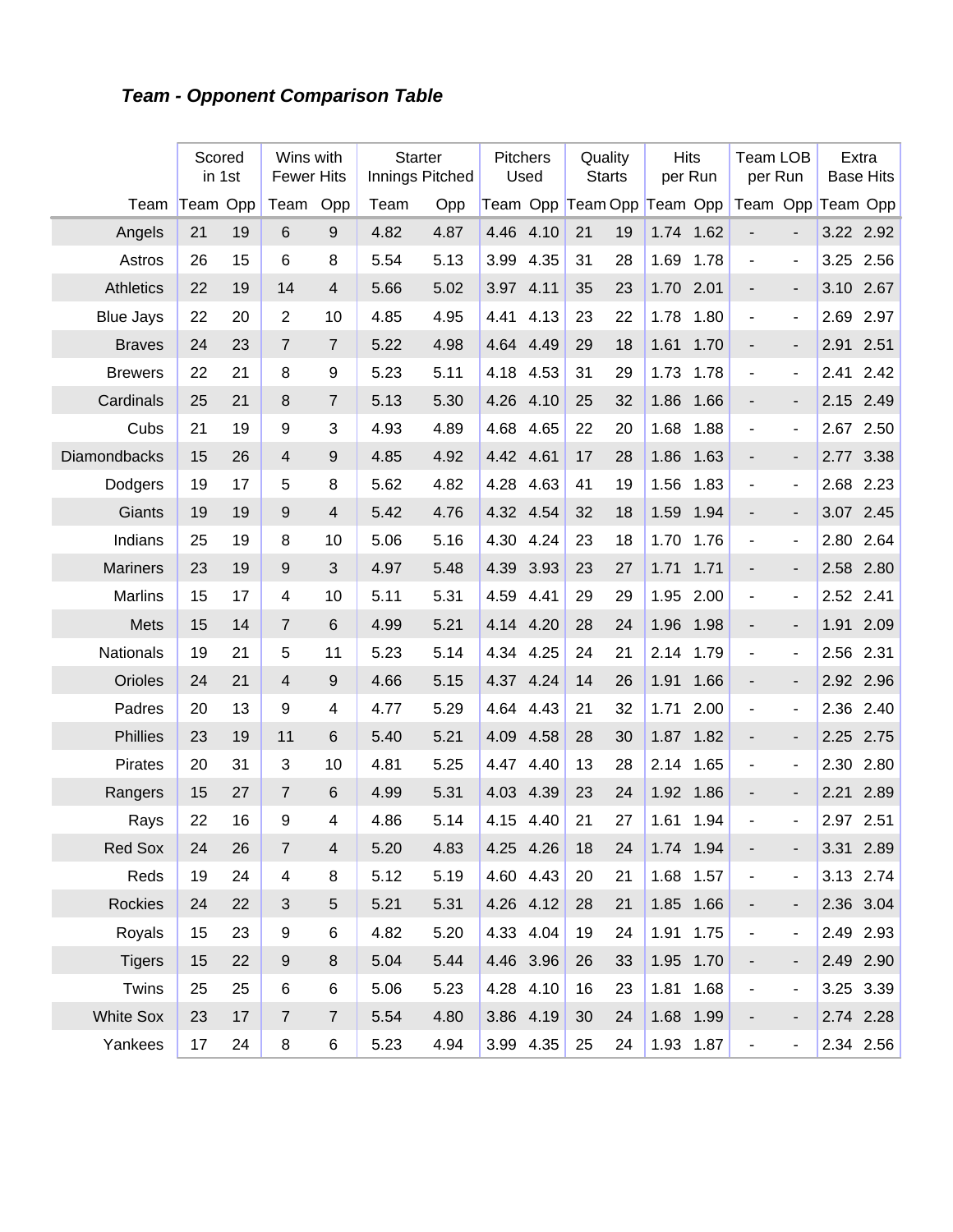#### **Recent Numbers for the Reds and TWINS**

|                                                  |                | Runs | <b>Hits</b>                                    | Walks           | TLOB                                                                          |      |                         |                 |  |         |                 |                |               |                |
|--------------------------------------------------|----------------|------|------------------------------------------------|-----------------|-------------------------------------------------------------------------------|------|-------------------------|-----------------|--|---------|-----------------|----------------|---------------|----------------|
|                                                  |                |      |                                                |                 | WL Team Opp Team Opp Team Opp Team Opp SIP PU Line F D OU Marg O U Total @H/A |      |                         |                 |  |         |                 |                |               |                |
| Reds last 1                                      | 0 <sub>1</sub> |      | 5.00 7.00 11.00 13.00 7.00 8.00                |                 |                                                                               |      | $4.00$ 9.00             | $-113$ 1 0      |  | 2.50    | 1 <sup>1</sup>  | 0 <sup>1</sup> | 9.50          | 1              |
| Reds last 3                                      |                |      | $0$ 3 4.00 5.67 9.67 10.33 4.33 5.33           |                 |                                                                               |      | $5.00$ 5.33 + 131 1 2   |                 |  | 0.83    | 2 <sup>1</sup>  |                | 1 8.83        | 3              |
| Reds last 7                                      |                |      | 2 5 3.14 4.71 7.43 8.43 3.29 4.43              |                 |                                                                               |      | $5.43$ 4.86 + 137 1 5   |                 |  | $-0.57$ | 4 <sup>1</sup>  |                | 3 8.43        | $\overline{7}$ |
| Reds last 30 16 14 4.60 4.87 8.03 7.97 3.63 4.03 |                |      |                                                |                 |                                                                               |      | $5.33$ 4.63 + 105 10 18 |                 |  | 1.12    |                 |                | 16 13 8.35    | 17             |
| Reds 2021                                        |                |      |                                                |                 |                                                                               | 5.12 | 4.60                    | $-106$ 35 32    |  | 1.63    |                 |                | 41 26 8.49    | 38             |
| vs Twins 0 1 5.00 7.00 11.00 13.00 7.00 8.00     |                |      |                                                |                 |                                                                               |      | $4.00$ 9.00 $-113$ 1 0  |                 |  | 2.50    |                 |                | 1 0 9.50      | $\mathbf{1}$   |
| Twins last 1                                     |                |      | 1 0 7.00 5.00 13.00 11.00 8.00 7.00            |                 |                                                                               |      | $4.67$ 7.00 + 103 0 1   |                 |  | 2.50    | 1 <sup>1</sup>  | 0 <sup>1</sup> | 9.50          | 1              |
| Twins last 3 3 0 4.67 3.00 10.33 8.00 4.33 3.33  |                |      |                                                |                 |                                                                               |      | $5.00$ 5.33 $-110$ 1 2  |                 |  | $-1.17$ | 1               |                | $2 \mid 8.83$ | $\mathbf 1$    |
| Twins last 7                                     |                |      | 5 2 4 4 3 4 29 9 4 3 8 71                      | $ 3.43 \t3.00 $ |                                                                               | 4.71 | 4.71                    | $-125$ 5 2      |  | 0.07    | $\vert 4 \vert$ |                | 3 8.64        | 1              |
| Twins last 30 17 13 4.80 5.17 8.57 9.37          |                |      |                                                | $3.60$ 2.70     |                                                                               |      | $5.00$ 4.43 -113 15 14  |                 |  | 0.98    |                 |                | 20 10 8.98    | 13             |
| <b>Twins 2021</b>                                |                |      | $ 31 \t41 4.58 \t5.26 8.29 \t8.82 3.26 \t3.03$ |                 |                                                                               | 5.06 |                         | 4.28 -124 44 24 |  | 1.34    |                 |                | 46 25 8.51    | 36             |
| vs Reds I                                        |                |      | 1 0 7.00 5.00 13.00 11.00 8.00 7.00            |                 |                                                                               |      | $4.67$ 7.00 + 103 0 1   |                 |  | 2.50    | 1 <sup>1</sup>  |                | $0 \mid 9.50$ | 1              |

# **Wade Miley (L) Starting for the Reds in 2021**

|               | Team<br>Innings<br>Starter<br>W L<br>W L |                          |      |  | Pitched ERA WHIP Strike Outs Hits Walks |      |              |             |  |                |                | <b>Strikes</b> |                | per Ball Net Units: @H/A |   |                    | @F/D                                                                                          |
|---------------|------------------------------------------|--------------------------|------|--|-----------------------------------------|------|--------------|-------------|--|----------------|----------------|----------------|----------------|--------------------------|---|--------------------|-----------------------------------------------------------------------------------------------|
| $6 - 4$       |                                          | $7 - 5$                  | 5.72 |  | 2.88                                    | 1.08 |              | 4.67        |  |                | 4.58 1.58      | 1.64           |                | $+$ \$233                |   | +\$33              | +\$400                                                                                        |
|               |                                          |                          |      |  |                                         |      |              |             |  |                |                |                |                |                          |   | Ground Fly Strikes | Date Site Opponent Final Line Total W/L IP SERA Hits Walks HR SO Balls Balls per Ball Pitches |
| Jun 17 $\,$ A |                                          | Padres                   |      |  | $4-6$ +162 7.5                          |      |              | 7.00 2.57   |  | $\overline{4}$ | 2              |                | 2 <sub>5</sub> | 8                        | 4 | 1.62               | 102                                                                                           |
| Jun $12$ H    |                                          |                          |      |  | Rockies 10-3 -130 9.0                   |      |              | W 7.00 2.57 |  | -6             | $\overline{1}$ |                | 0 <sup>3</sup> | 10                       | 5 | 1.94               | 103                                                                                           |
| .Jun 06-      |                                          | A Cardinals 8-7 +103 9.0 |      |  |                                         |      |              | 5.00 0.00   |  | 4              | 2              | $\Omega$       | $_{\rm 8}$     | 5                        | 2 | 1.79               | 92                                                                                            |
| May 31        | H                                        |                          |      |  | Phillies 11-1 -120 8.5                  |      |              | W 6.00 1.50 |  | 6              | 3 <sup>1</sup> | $\Omega$       | - 6            | 5                        | 1 | 1.62               | 102                                                                                           |
| May 19 $H$    |                                          | Giants                   |      |  | 0-4 +112 8.0                            |      | $\mathsf{L}$ | 4.67 1.93   |  | - 6            | $\Omega$       |                | $0\quad 2$     | 8                        | 2 | 1.70               | 81                                                                                            |

# **..........Bailey Ober (R) Starting for the Twins in 2021**

| Starter<br>W L |   | Team<br>W L            | Innings |  |                       |      | Pitched ERA WHIP Strike Outs Hits Walks                                                       |           |      |          | <b>Strikes</b> |                | per Ball Net Units: @H/A |   |       | @F/D   |
|----------------|---|------------------------|---------|--|-----------------------|------|-----------------------------------------------------------------------------------------------|-----------|------|----------|----------------|----------------|--------------------------|---|-------|--------|
| $0 - 0$        |   | $3-1$                  | 4.25    |  | 3.71                  | 1.18 | 5.25                                                                                          |           | 4.50 | 0.50     | 2.20           |                | $+$ \$253                |   | +\$35 | +\$153 |
|                |   |                        |         |  |                       |      | Date Site Opponent Final Line Total W/L IP SERA Hits Walks HR SO Balls Balls per Ball Pitches |           |      |          |                |                | Ground Fly Strikes       |   |       |        |
| Jun 16.        | A |                        |         |  | Mariners 7-2 -135 8.5 |      |                                                                                               | 4.00 0.00 | -1   | $\Omega$ | $\Omega$       | - 6            | 2                        | 1 | 1.74  | 63     |
| Jun 11 $H$     |   | Astros                 |         |  | 4-6 +145 10.5         |      |                                                                                               | 5.00 3.60 | -7   | 1        |                | $1 \quad 7$    | 2                        | 3 | 2.48  | 73     |
| Jun 06         | A |                        |         |  | Royals 2-1 +118 9.5   |      |                                                                                               | 4.00 2.25 | 5    | $\Omega$ | $\Omega$       | $\overline{4}$ | $\overline{1}$           | 2 | 2.64  | 51     |
| Mav 18 H       |   | White Sox 5-4 +135 8.5 |         |  |                       |      | 4.00                                                                                          | 9.00      | -5   | -1       | 2              | $\overline{4}$ | 5                        | 3 | 2.15  | 82     |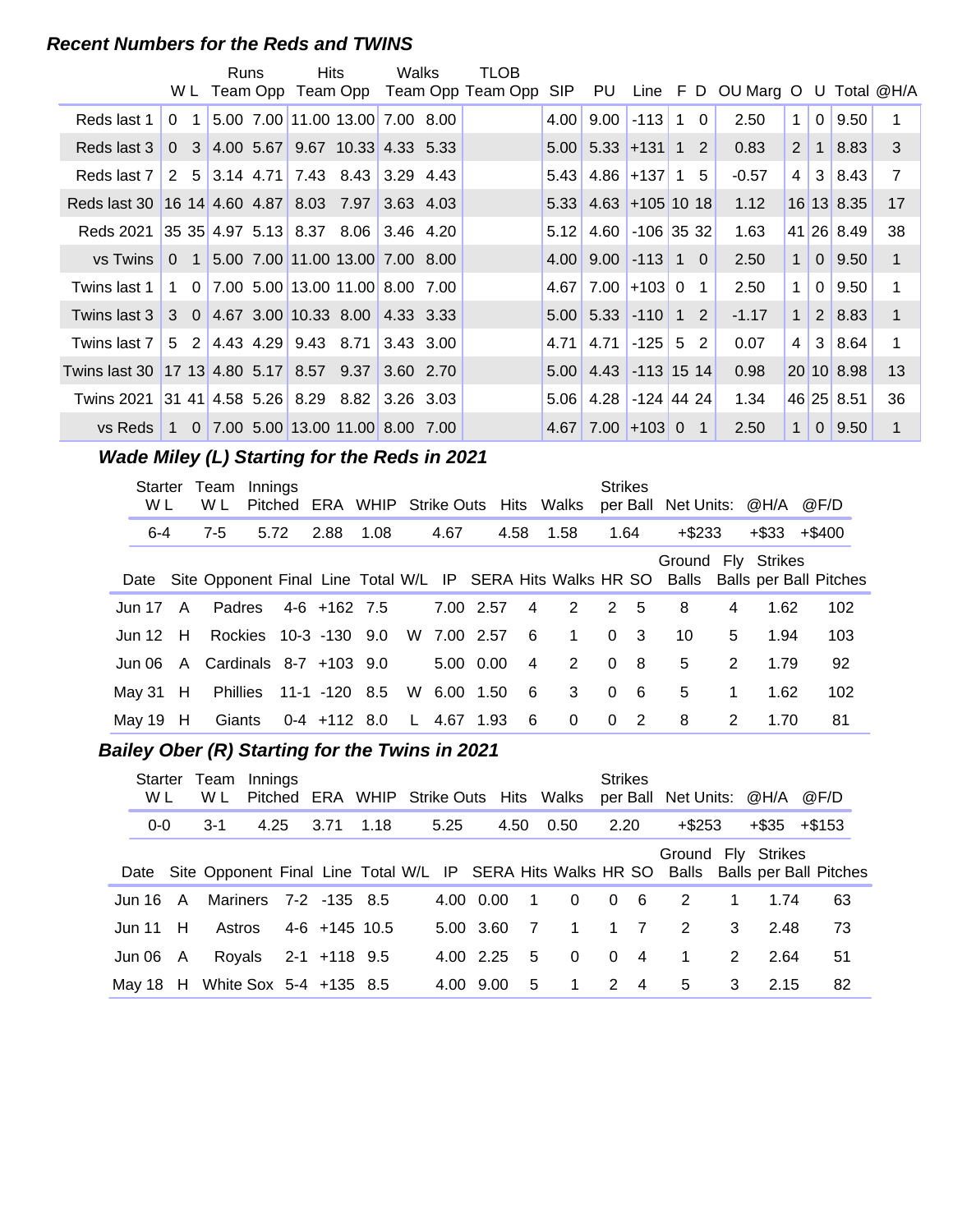#### **Recent Numbers for the Astros and ORIOLES**

|                                                     |                            |                                     | Runs      | <b>Hits</b>                     | Walks |           | TLOB              |      |                         |                   |   |                |                                 |                |                |              |    |
|-----------------------------------------------------|----------------------------|-------------------------------------|-----------|---------------------------------|-------|-----------|-------------------|------|-------------------------|-------------------|---|----------------|---------------------------------|----------------|----------------|--------------|----|
|                                                     | W L                        |                                     | Team Opp  | Team Opp                        |       |           | Team Opp Team Opp | SIP  | PU                      |                   |   |                | Line F D OU Marg O U Total @H/A |                |                |              |    |
| Astros last 1                                       | $1 \quad 0 \mid$           |                                     |           | 10.00 2.00 13.00 2.00           |       | 8.00 1.00 |                   | 5.00 | 4.00                    | $-160$            | 1 | $\Omega$       | 1.50                            | 1              |                | $0$ 10.50    |    |
| Astros last 3                                       | $3\quad0$                  |                                     |           | 8.33 2.33 12.67 4.33 5.67 3.00  |       |           |                   |      | $6.00$ 3.33 -142 3 0    |                   |   |                | 1.67                            | 3 <sup>1</sup> | 0 <sup>1</sup> | 9.00         | 1  |
| Astros last 7                                       |                            | 7 0 7.29 2.43 10.29 5.14 4.43 3.00  |           |                                 |       |           |                   |      | $6.00$ 3.43 $-154$ 6    |                   |   | 1              | 0.93                            | 6              |                | 8.79         |    |
| Astros last 30 20 10 6.27 4.10 10.17 6.93 4.23 3.33 |                            |                                     |           |                                 |       |           |                   |      | $5.82$ 3.90 $-125$ 20 9 |                   |   |                | 1.47                            |                |                | 19 11 8.90   | 15 |
| Astros 2021                                         |                            | 44 28 5.68 4.01                     |           | $9.58$ $7.15$ 3.60 3.24         |       |           |                   | 5.54 |                         | $3.99$ -134 53 15 |   |                | 0.90                            |                |                | 43 27 8.80   | 33 |
| vs Orioles                                          |                            | 1 0 10.00 2.00 13.00 2.00 8.00 1.00 |           |                                 |       |           |                   |      | $5.00$ 4.00 $-160$ 1 0  |                   |   |                | 1.50                            | $\mathbf{1}$   |                | 0 10.50      | 1  |
| Orioles last 1                                      | $\Omega$<br>$\overline{1}$ |                                     |           | 2.00 10.00 2.00 13.00 1.00 8.00 |       |           |                   |      | $4.00$ 5.00 + 150 0     |                   |   | 1              | 1.50                            | 1              |                | $0$ 10.50    | 1  |
| Orioles last 3                                      | 0 <sup>3</sup>             |                                     | 4.33 9.00 | 5.33 12.33 1.67 6.33            |       |           |                   |      | $4.78$ 4.67 +163 0      |                   |   | 3              | 3.00                            | 3              |                | $0$   10.33  | 3  |
| Orioles last 7                                      | 1 6                        |                                     | 4.57 7.57 | 7.86 10.43 1.57 4.43            |       |           |                   | 4.62 |                         | $4.29$ +157 0     |   | 7              | 2.50                            | 5              | 1              | 9.64         | 4  |
| Orioles last 30                                     |                            | $6\;\;24\;\;4.20\;\;6.13$           |           | 7.77 9.77 2.47 3.50             |       |           |                   | 4.51 |                         | $4.20$ +152 1     |   | <b>28</b>      | 1.52                            |                |                | $17$ 11 8.82 | 13 |
| Orioles 2021                                        |                            | 23 49 4.07 5.32 7.78 8.85 2.73 3.31 |           |                                 |       |           |                   | 4.66 |                         | $4.37$ +144 5 66  |   |                | 0.72                            |                |                | 33 35 8.67   | 36 |
| vs Astros                                           | $\Omega$<br>$\overline{1}$ |                                     |           | 2.00 10.00 2.00 13.00 1.00 8.00 |       |           |                   |      | $4.00$ 5.00 +150 0      |                   |   | $\overline{1}$ | 1.50                            | $\mathbf{1}$   |                | $0$ 10.50    | 1  |

#### **Zack Greinke (R) Starting for the Astros in 2021**

| Starter<br>W L | Team<br>W L                                       | Innings<br>Pitched |                     | ERA WHIP Strike Outs Hits Walks          |               |                 |                     | <b>Strikes</b> |            | per Ball Net Units: @H/A |             |                                                                                                                     | @F/D |  |
|----------------|---------------------------------------------------|--------------------|---------------------|------------------------------------------|---------------|-----------------|---------------------|----------------|------------|--------------------------|-------------|---------------------------------------------------------------------------------------------------------------------|------|--|
| 7-2            | $11 - 4$                                          | 6.09               | 3.74 1.14           |                                          | 4.40          | 5.67 1.27       |                     | 1.76           |            | $+$ \$600                |             | $+$ \$320 $+$ \$580                                                                                                 |      |  |
|                |                                                   |                    |                     |                                          |               |                 |                     |                |            |                          |             | Ground Fly Strikes<br>Date Site Opponent Final Line Total W/L IP SERA Hits Walks HR SO Balls Balls per Ball Pitches |      |  |
|                | Jun 16 H Rangers 8-4 -230 9.0 W 5.67 4.76 4 2 1 4 |                    |                     |                                          |               |                 |                     |                |            | 7                        | 2           | 1.23                                                                                                                | 89   |  |
|                | Jun 10 A Red Sox 8-12 +100 9.0                    |                    |                     |                                          | 3.00 12.00 7  |                 | $\overline{1}$      |                | $1\quad 2$ | $\overline{4}$           | $\mathbf 1$ | 1.46                                                                                                                | 64   |  |
|                | Jun 04 A Blue Jays 13-1 +120 8.5 W 9.00 1.00      |                    |                     |                                          |               | $6\overline{6}$ | $1 \quad 1 \quad 3$ |                |            | 8                        | 8           | 2.78                                                                                                                | 102  |  |
| May 30 $H$     |                                                   |                    | Padres 7-4 -115 8.0 |                                          | W 8.00 1.12 6 |                 | $\overline{1}$      | $1 \quad 4$    |            | 9                        | 4           | 1.97                                                                                                                | 104  |  |
| May 25 $H$     |                                                   |                    |                     | Dodgers 2-9 +107 8.5 L 6.00 6.00 3 3 1 5 |               |                 |                     |                |            | 5                        | 2           | 1.32                                                                                                                | 88   |  |

# **..........Jorge Lopez (R) Starting for the Orioles in 2021**

| Starter<br>W L |   | Team<br>W L | Innings | Pitched |                                      |      |             |                | ERA WHIP Strike Outs Hits Walks |          | <b>Strikes</b> | per Ball Net Units: @H/A @F/D |             |      |                                                                                               |
|----------------|---|-------------|---------|---------|--------------------------------------|------|-------------|----------------|---------------------------------|----------|----------------|-------------------------------|-------------|------|-----------------------------------------------------------------------------------------------|
| $2 - 7$        |   | $4 - 10$    |         | 4.69    | 5.90                                 | 1.48 | 4.92        | 5.00           | 1.92                            |          | 1.66           | $-$ \$497                     |             | -\$7 | $-$ \$497                                                                                     |
|                |   |             |         |         |                                      |      |             |                |                                 |          |                | Ground Fly Strikes            |             |      | Date Site Opponent Final Line Total W/L IP SERA Hits Walks HR SO Balls Balls per Ball Pitches |
| Jun 17 A       |   |             |         |         | Indians 3-10 +130 9.5 L 4.33 10.38 7 |      |             |                | $1 \t3 \t3$                     |          |                | 4                             | 4           | 1.61 | 81                                                                                            |
| Jun 12 $\,$ A  |   | Ravs        |         |         | 4-5 +195 8.0 L 4.67 9.64 8           |      |             |                | $\overline{1}$                  | $\Omega$ | 8              | 2                             | 2           | 1.64 | 95                                                                                            |
| Jun 06         | H | Indians     |         |         | 18-5 +100 9.5                        |      | W 5.00 5.40 | $\overline{4}$ | $3^{\circ}$                     |          | $1\quad 2$     | 5                             | 2           | 1.24 | 74                                                                                            |
| May 31 $H$     |   | Twins       |         |         | $2-3$ +150 8.5                       |      | 6.00 1.50   | 5              | $\mathbf{2}$                    | $\Omega$ | $\overline{7}$ | $\overline{7}$                | $\mathbf 1$ | 2.00 | 90                                                                                            |
| May 26 $\,$ A  |   | Twins       |         |         | 2-3 +175 8.5 L 6.00 4.50             |      |             | 4              | 4                               |          | $1 \quad 3$    | 9                             | 3           | 1.21 | 93                                                                                            |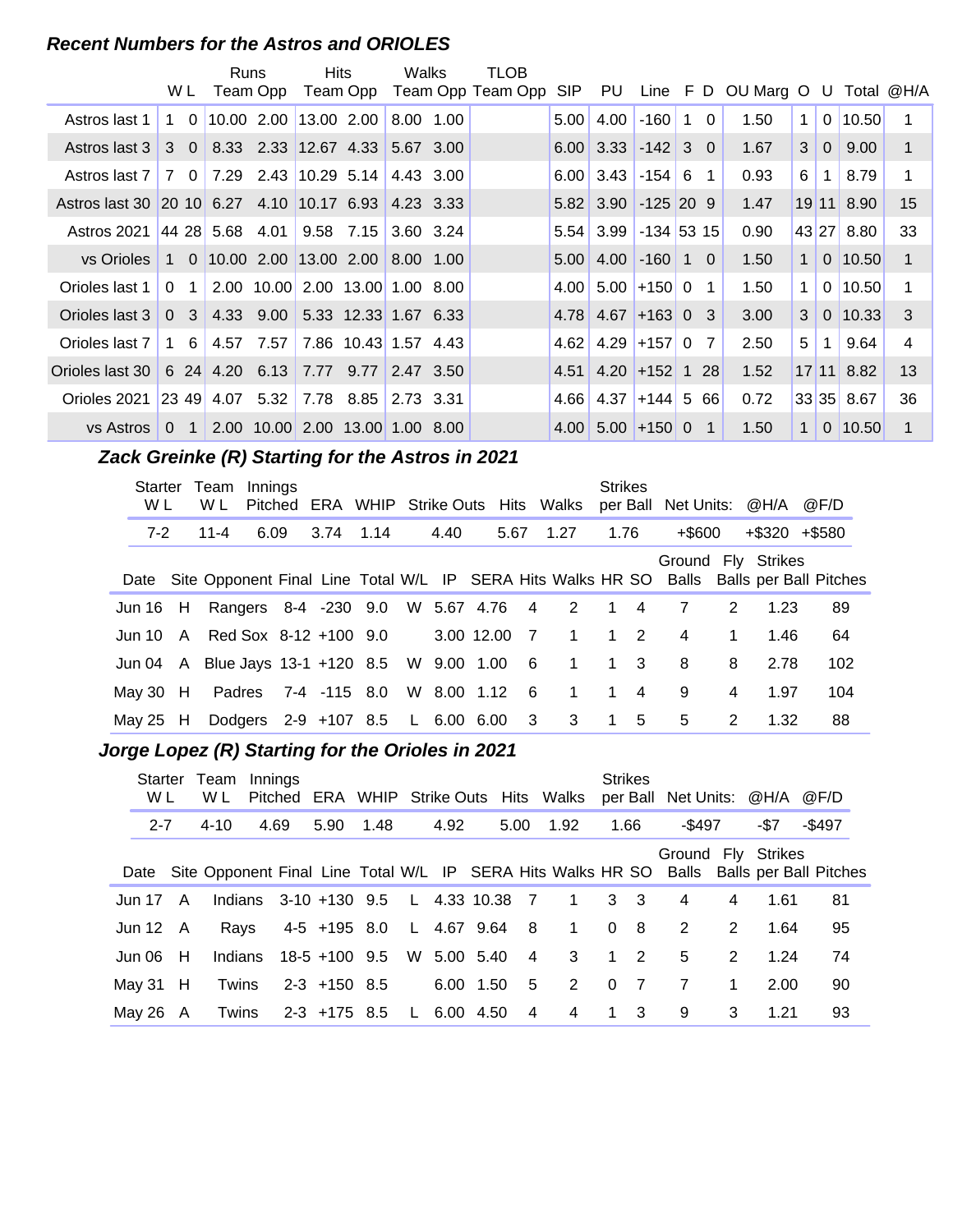#### **Recent Numbers for the Nationals and PHILLIES**

|                                                       |     | W L        | Runs<br>Team Opp | Hits                                                                            | Team Opp | Walks       | TLOB<br>Team Opp Team Opp | SIP. | PU                                       |              |                | Line F D OU Marg O U Total @H/A |                       |                |                       |          |
|-------------------------------------------------------|-----|------------|------------------|---------------------------------------------------------------------------------|----------|-------------|---------------------------|------|------------------------------------------|--------------|----------------|---------------------------------|-----------------------|----------------|-----------------------|----------|
|                                                       |     |            |                  |                                                                                 |          |             |                           |      |                                          |              |                |                                 |                       |                |                       |          |
| Nationals last 1                                      |     | $1\quad 0$ |                  | $\begin{bmatrix} 5.00 & 2.00 & 13.00 & 4.00 \end{bmatrix}$                      |          | $1.00$ 1.00 |                           | 6.00 | 4.00                                     | $-113$ 1     | $\Omega$       | $-1.00$                         | $\cdot$ 0 $^{\prime}$ | $\mathbf 1$    | 8.00                  | $\Omega$ |
| Nationals last 3                                      |     |            |                  | 2 1 4.00 3.00 9.00 6.33 3.00 0.67                                               |          |             |                           | 5.67 | $3.33$ -112 2 0                          |              |                | $-0.17$                         | $\mathbf{1}$          |                | 2 7.17                | $\Omega$ |
| Nationals last 7                                      | 6 1 |            |                  |                                                                                 |          |             |                           |      | $6.10$ 3.57                              | $-130$ 6     | $\Omega$       | $-2.21$                         | $\overline{2}$        |                | $5 \mid 7.93$         | $\Omega$ |
| Nationals last 30 16 14 3.57 3.50 7.50 6.83 2.93 2.83 |     |            |                  |                                                                                 |          |             |                           |      | $5.08$ 4.23 -110 15 14                   |              |                | $-0.93$                         |                       |                | 8 22 8.00             | 11       |
| Nationals 2021                                        |     |            |                  |                                                                                 |          |             |                           | 5.23 | $4.34$ +100 30 35                        |              |                | $-0.41$                         |                       |                | 22 45 8.12            | 30       |
| vs Phillies I                                         |     |            |                  | 2 4 3.17 5.00 7.33 8.17 3.17 3.17                                               |          |             |                           | 5.61 | $4.83 + 106$ 1 4                         |              |                | $-0.33$                         | $\mathbf{1}$          |                | 5 8.50                | 3        |
| <b>Phillies last 1</b>                                |     |            |                  | $0 \quad 1 \quad 2.00 \quad 11.00 \quad 4.00 \quad 15.00 \quad 1.00 \quad 3.00$ |          |             |                           | 5.00 | $4.00$ +122 0                            |              | $\overline{1}$ | 5.00                            | $\mathbf{1}$          | $\overline{0}$ | 8.00                  | $\Omega$ |
| <b>Phillies last 3</b>                                |     |            |                  | 1 2 6.00 7.33 9.00 9.67                                                         |          | 2.00 3.67   |                           |      | $3.78$ 4.33 + 116 0                      |              | -3             | 5.33                            | 2                     | $\overline{1}$ | 8.00                  | $\Omega$ |
| Phillies last 7 3 4 4.43 4.29 9.00 7.43 2.29 2.86     |     |            |                  |                                                                                 |          |             |                           |      | $4.86 \mid 3.71$                         | $+126$ 1     | 6              | 0.57                            | $\overline{2}$        | 5              | 8.14                  | 1        |
| Phillies last 30 13 17 4.43 4.77 8.37 8.17            |     |            |                  |                                                                                 |          | 3.13 3.13   |                           | 5.09 | 4.03 -102 14 15                          |              |                | 1.03                            |                       |                | $12$ 17 8.17          | 14       |
| Phillies 2021                                         |     |            |                  | $ 34 \t35 4.28 \t4.43 \t8.01 \t8.09 \t3.17 \t3.04$                              |          |             |                           | 5.40 | 4.09                                     | $-103$ 29 33 |                | 0.44                            |                       |                | 30 36 8.27            | 33       |
| vs Nationals                                          |     |            |                  | 4 2 5.00 3.17 8.17 7.33 3.17 3.17                                               |          |             |                           |      | $5.11 \mid 4.83 \mid -116 \mid 4 \mid 1$ |              |                | $-0.33$                         | $\mathbf{1}$          |                | $5 \,   \, 8.50 \,  $ | 3        |

#### **None () Has No Starts for the Nationals in 2021**

#### **Zack Wheeler (R) Starting for the Phillies in 2021**

|               | Starter<br>Team<br>W L<br>W L |                                 |  | Innings<br>Pitched | ERA WHIP Strike Outs Hits Walks    |      |               |                |      |                | <b>Strikes</b> |              | per Ball Net Units: @H/A |              |                                                                                                                     | @F/D  |  |
|---------------|-------------------------------|---------------------------------|--|--------------------|------------------------------------|------|---------------|----------------|------|----------------|----------------|--------------|--------------------------|--------------|---------------------------------------------------------------------------------------------------------------------|-------|--|
| $5-3$         |                               | 8-6                             |  | 6.86               | 2.16                               | 0.94 | 8.36          | 4.86           | 1.57 |                | 2.09           |              | $+$ \$149                |              | +\$132                                                                                                              | - \$0 |  |
|               |                               |                                 |  |                    |                                    |      |               |                |      |                |                |              |                          |              | Ground Fly Strikes<br>Date Site Opponent Final Line Total W/L IP SERA Hits Walks HR SO Balls Balls per Ball Pitches |       |  |
| Jun 16 A      |                               |                                 |  |                    | Dodgers 2-0 +132 7.0 W 6.00 0.00 5 |      |               |                |      | $\overline{4}$ | $\Omega$       | - 6          | 6                        | 1            | 1.88                                                                                                                | 98    |  |
| Jun 10 $H$    |                               |                                 |  |                    | Braves 4-3 -143 7.5                |      | 8.00 0.00     | 4              |      | $\Omega$       |                | $0 \t12$     | 4                        | 3            | 3.04                                                                                                                | 105   |  |
|               |                               | Jun 04 H Nationals 1-2 -108 6.5 |  |                    |                                    |      | L 7.33 2.45 5 |                |      | 2              |                | 1 8          | 10                       | 3            | 2.06                                                                                                                | 101   |  |
| May 29 $\,$ A |                               | Rays                            |  |                    | $3-5$ +110 7.0                     |      | 7.00 3.86     | $\overline{4}$ |      | 2              |                | $1 \quad 14$ | 4                        | $\mathbf{1}$ | 2.37                                                                                                                | 101   |  |
| Mav 23 H      |                               |                                 |  |                    | Red Sox 6-2 -127 8.5 W 7.33 1.23 3 |      |               |                |      | $\overline{1}$ |                | $1 \quad 12$ | 4                        | 3            | 2.92                                                                                                                | 98    |  |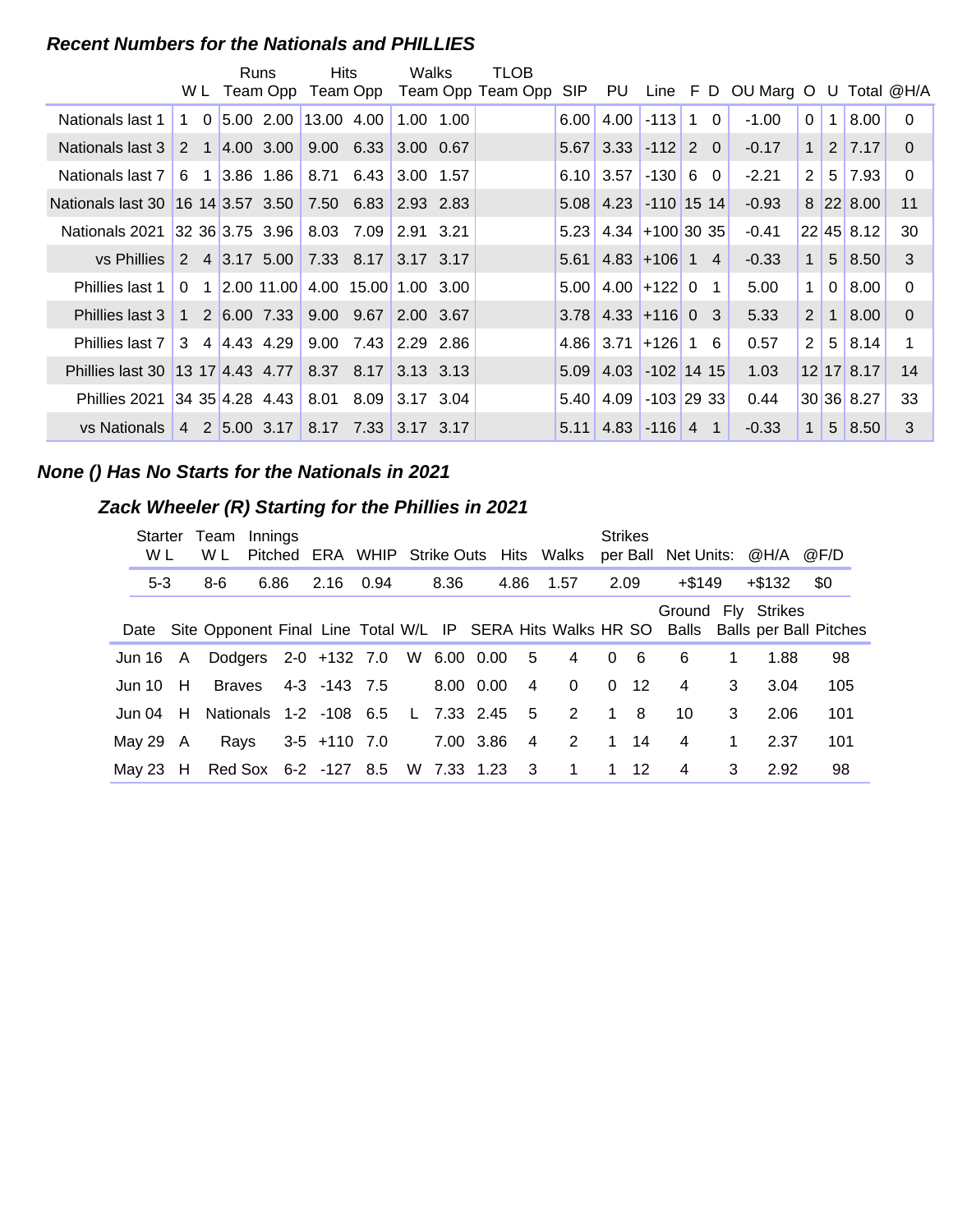#### **Recent Numbers for the White Sox and PIRATES**

|                                                       |                | Runs |  | <b>Hits</b>                                                                    | Walks     | TLOB                                    |      |                         |                   |                |                                        |             |                |            |              |
|-------------------------------------------------------|----------------|------|--|--------------------------------------------------------------------------------|-----------|-----------------------------------------|------|-------------------------|-------------------|----------------|----------------------------------------|-------------|----------------|------------|--------------|
|                                                       |                |      |  |                                                                                |           | W L Team Opp Team Opp Team Opp Team Opp |      |                         |                   |                | SIP PU Line F D OU Marg O U Total @H/A |             |                |            |              |
| White Sox last 1                                      | 0 <sub>1</sub> |      |  | $\vert 2.00 \vert 8.00 \vert 3.00 \vert 14.00 \vert 6.00 \vert 7.00 \vert$     |           |                                         | 2.67 |                         | $6.00 + 13000$    | $\overline{1}$ | 1.50                                   | $\mathbf 1$ |                | 0   8.50   |              |
| White Sox last 3                                      |                |      |  | $0 \quad 3 \quad 2.00 \quad 5.67 \quad 6.00 \quad 10.00 \quad 3.67 \quad 4.00$ |           |                                         |      | $4.56$ 4.33 + 113 1 2   |                   |                | $-0.50$                                | 2           | $\overline{1}$ | 8.17       | 3            |
| White Sox last 7                                      |                |      |  | $2\quad 5\,$ 3.00 5.57 6.86 8.86 2.29 3.43                                     |           |                                         |      | $5.14$ 4.00 + 104 3     |                   | 4              | 0.43                                   | 4           |                | 3 8.14     | 4            |
| White Sox last 30 17 13 4.23 3.73 7.53 7.37 3.43 2.63 |                |      |  |                                                                                |           |                                         |      | $5.58$ 3.80 $-144$ 21 9 |                   |                | 0.02                                   |             |                | 11 18 7.95 | 13           |
| White Sox 2021 43 29 4.85 3.62 8.12 7.21 3.79 2.88    |                |      |  |                                                                                |           |                                         |      | 5.54 3.86 -140 53 17    |                   |                | 0.56                                   |             |                | 31 40 7.92 | 33           |
| vs Pirates                                            |                |      |  |                                                                                |           |                                         |      |                         |                   |                |                                        |             |                |            |              |
| Pirates last 1                                        |                |      |  | $0 \quad 1 \quad 1.00 \quad 2.00 \quad 6.00 \quad 4.00$                        | 3.00 2.00 |                                         | 6.67 |                         | $4.00$ -127 1     | $\Omega$       | $-5.00$                                | $\Omega$    | $\mathbf{1}$   | 8.00       |              |
| Pirates last 3                                        |                |      |  | 2 1 6.00 5.00 6.67 7.33 5.00 2.33                                              |           |                                         |      | $5.78$ 5.00 $-103$ 1 2  |                   |                | 2.50                                   | 2           | $\overline{1}$ | 8.50       | $\mathbf{3}$ |
| Pirates last 7                                        |                |      |  | 2 5 3.43 4.86 7.71 7.71 3.29 2.43                                              |           |                                         |      | $5.33$ 4.43 + 127 1     |                   | 6              | $-0.21$                                | 3           | 4              | 8.50       | 3            |
| Pirates last 30                                       |                |      |  | 8 22 3.57 5.33 7.37 8.60 2.90 3.53                                             |           |                                         |      | $4.66$ 4.40 + 147 3 25  |                   |                | 0.87                                   |             |                | 16 13 8.03 | 16           |
| Pirates 2021                                          |                |      |  |                                                                                |           |                                         | 4.81 |                         | $4.47$ + 148 6 62 |                | 0.44                                   |             |                | 31 36 7.94 | 35           |
| vs White Sox                                          |                |      |  |                                                                                |           |                                         |      |                         |                   |                |                                        |             |                |            |              |

# Lucas Giolito (R) Starting for the White Sox in 2021

| <b>Starter</b><br>W L | Team<br>W L                     | Innings<br>Pitched |                      |      |               |                | <b>ERA WHIP Strike Outs Hits Walks</b> | <b>Strikes</b> |        |             | per Ball Net Units: @H/A @F/D |                                                                                               |
|-----------------------|---------------------------------|--------------------|----------------------|------|---------------|----------------|----------------------------------------|----------------|--------|-------------|-------------------------------|-----------------------------------------------------------------------------------------------|
| $5-5$                 | 7-7                             | 5.83               | 3.86                 | 1.10 | 7.36          | 4.50           | 1.93                                   | 1.93           | -\$442 |             | $+\$173 - \$342$              |                                                                                               |
|                       |                                 |                    |                      |      |               |                |                                        |                |        |             | Ground Fly Strikes            | Date Site Opponent Final Line Total W/L IP SERA Hits Walks HR SO Balls Balls per Ball Pitches |
| Jun $16$ H            | Rays                            |                    | 8-7 -135 7.5         |      | 6.00 4.50     | 4              | 2                                      | $1 \quad 7$    | 4      | 2           | 1.55                          | 102                                                                                           |
| Jun 11 $\,$ A         |                                 |                    | Tigers 5-4 -170 8.5  |      | 6.00 3.00 5   |                | $\overline{1}$                         | $2 \quad 9$    | 3      | 4           | 1.69                          | 105                                                                                           |
| Jun 05 $H$            |                                 |                    | Tigers 3-4 -230 8.0  |      | L 7.00 5.14   | $\overline{7}$ | $\overline{0}$                         | $3 \quad 9$    | 4      | 2           | 2.92                          | 102                                                                                           |
| May 30 $H$            |                                 |                    | Orioles 3-1 -240 8.0 |      | W 7.00 1.29 3 |                | $3^{\circ}$                            | $1 \quad 12$   | 2      | $\mathbf 1$ | 1.84                          | 108                                                                                           |
|                       | May 25 H Cardinals 8-3 -145 8.0 |                    |                      |      | W 6.00 1.50   | - 6            | $\mathbf{0}$                           | 0 <sub>5</sub> | 6      | 3           | 2.07                          | 92                                                                                            |

# **Tyler Anderson (L) Starting for the Pirates in 2021**

| W L        | Starter Team<br>W L                         | Innings |                                    |      |      |              |      | Pitched ERA WHIP Strike Outs Hits Walks |             | <b>Strikes</b> | per Ball Net Units: @H/A |   |                     | @F/D                                                                                          |
|------------|---------------------------------------------|---------|------------------------------------|------|------|--------------|------|-----------------------------------------|-------------|----------------|--------------------------|---|---------------------|-----------------------------------------------------------------------------------------------|
| $3 - 7$    | $6 - 7$                                     | 5.69    | 4.86                               | 1.26 | 5.08 |              |      | 5.62 1.54                               | 2.16        |                | $+$ \$45                 |   | $+$ \$180 $-$ \$155 |                                                                                               |
|            |                                             |         |                                    |      |      |              |      |                                         |             |                | Ground Fly Strikes       |   |                     | Date Site Opponent Final Line Total W/L IP SERA Hits Walks HR SO Balls Balls per Ball Pitches |
|            | Jun 15 A Nationals 1-8 +150 8.5 L 6.00 9.00 |         |                                    |      |      |              | - 10 | $\overline{1}$                          |             | $1 \quad 4$    | 6                        | 3 | 2.40                | 102                                                                                           |
| Jun 09 H   |                                             |         | Dodgers 1-2 +165 9.0 L 6.00 3.00 6 |      |      |              |      | $2 \quad 2 \quad 2$                     |             |                | 4                        | 5 | 2.07                | 92                                                                                            |
| Jun 03 H   |                                             |         | Marlins 5-3 -105 7.5               |      |      | 5.33 5.06 5  |      | $\Omega$                                | $\Omega$    | $\overline{4}$ | 6                        | 4 | 3.17                | 75                                                                                            |
| May 27 $H$ | Cubs                                        |         | 3-5 +130 7.5 L                     |      |      | 5.00 3.60 5  |      | $\overline{1}$                          |             | $2 \quad 4$    | 5                        | 5 | 2.67                | 88                                                                                            |
| May 21 A   |                                             |         | Braves 1-20 +180 8.0               |      |      | L 5.00 16.20 | 10   | 2                                       | $3 \quad 7$ |                | 3                        | 5 | 1.66                | 101                                                                                           |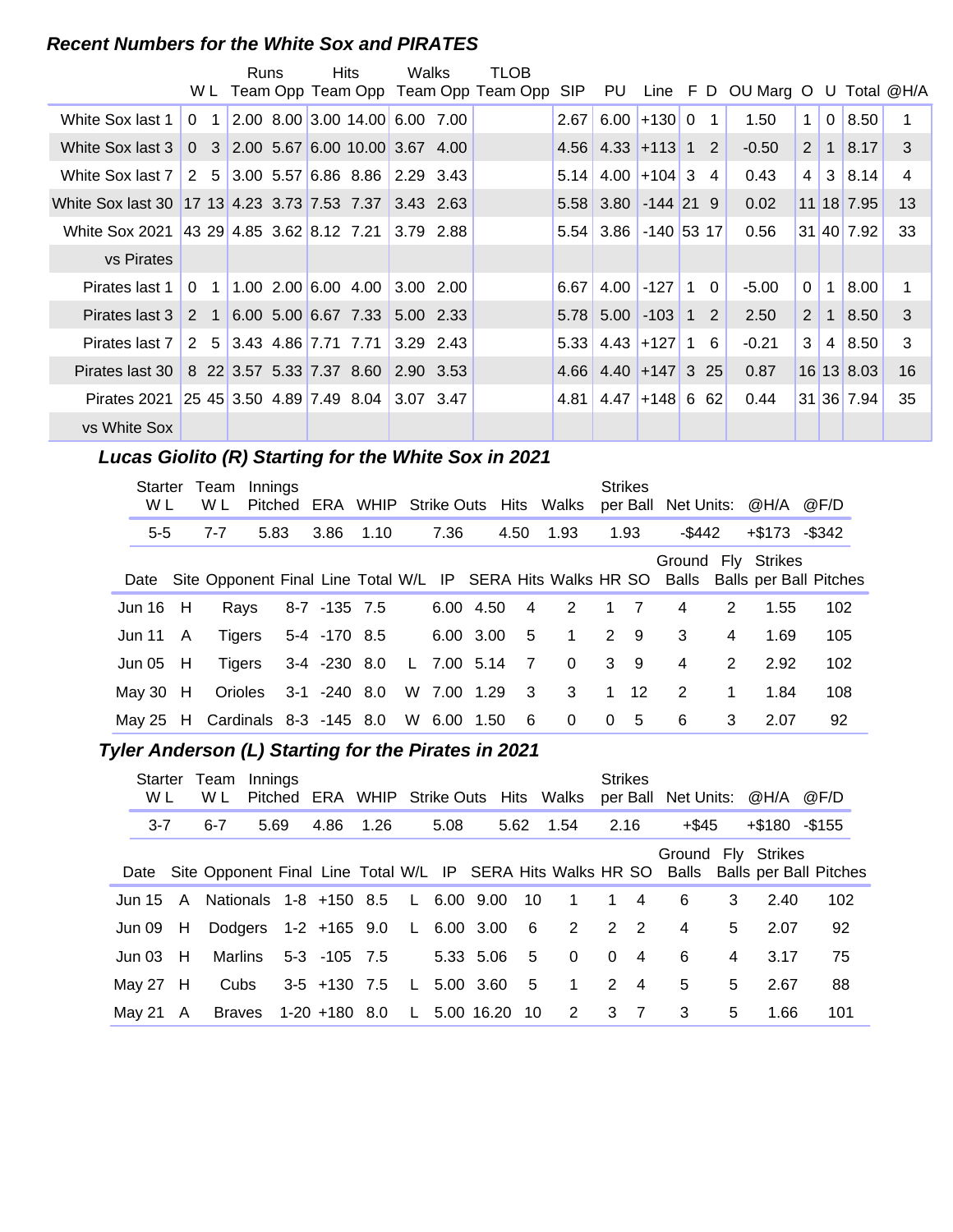#### **Recent Numbers for the Royals and YANKEES**

|                                                     |               | Runs |                    | Hits                                                                            | Walks           | TLOB                                   |      |                       |                   |            |                      |                |                |              |                |
|-----------------------------------------------------|---------------|------|--------------------|---------------------------------------------------------------------------------|-----------------|----------------------------------------|------|-----------------------|-------------------|------------|----------------------|----------------|----------------|--------------|----------------|
|                                                     |               |      |                    |                                                                                 |                 | WL Team Opp Team Opp Team Opp Team Opp |      | SIP PU                |                   |            | Line F D OU Marg O U |                |                |              | Total @H/A     |
| Royals last 1                                       |               |      |                    | $1 \quad 0 \quad 7.00 \quad 3.00 \quad 15.00 \quad 11.00 \quad 3.00 \quad 3.00$ |                 |                                        | 6.67 |                       | $5.00$ +114 0 1   |            | 0.50                 | $\mathbf{1}$   | $\overline{0}$ | 9.50         | $\Omega$       |
| Royals last 3 2 1 4.33 4.33 10.67 10.00 3.33 2.67   |               |      |                    |                                                                                 |                 |                                        |      | $4.56$ 4.67           | $ +125 03$        |            | $-1.67$              | 1 <sup>1</sup> |                | 2 10.33      | $\overline{0}$ |
| Royals last 7 2 5 3.86 5.57 9.86 10.57 3.00 2.57    |               |      |                    |                                                                                 |                 |                                        | 4.57 |                       | $4.43$ +107 3 4   |            | 0.00                 | 4              | 3              | 9.43         |                |
| Royals last 30 14 16 4.40 4.73 8.63 8.63 2.33 3.53  |               |      |                    |                                                                                 |                 |                                        | 4.91 |                       | $4.20$ +111 11 19 |            | 0.38                 |                |                | $18$ 12 8.75 | 13             |
| Royals 2021 32 38 4.23 4.80 8.07 8.41 2.81 3.76     |               |      |                    |                                                                                 |                 |                                        | 4.82 |                       | $4.33$ +110 26 42 |            | 0.61                 |                |                | 36 34 8.42   | 33             |
| vs Yankees                                          |               |      |                    |                                                                                 |                 |                                        |      |                       |                   |            |                      |                |                |              |                |
| Yankees last 1                                      |               |      | 1 0 2.00 1.00 3.00 | $4.00$ 2.00 5.00                                                                |                 |                                        | 5.33 |                       | $4.00$ -147       | $1\quad 0$ | $-6.50$              | $\mathbf 0$    | $\mathbf{1}$   | 9.50         |                |
| Yankees last 3                                      | 2 1 4.00 3.67 |      |                    | 6.00 7.67                                                                       | $3.00$ 3.33     |                                        | 4.67 |                       | $4.00$ -133 3 0   |            | $-1.83$              | 1 <sup>1</sup> | 2 <sup>1</sup> | 9.50         | 3              |
| Yankees last 7   5   2   4.14   4.14   6.57   8.57  |               |      |                    |                                                                                 | $ 3.57 \t2.86 $ |                                        | 5.14 |                       | $4.00$ -121 5 2   |            | $-1.00$              | 3              | $\overline{4}$ | 9.29         | 3              |
| Yankees last 30 16 14 3.90 4.17 8.03 7.83 3.40 2.87 |               |      |                    |                                                                                 |                 |                                        |      | $5.16$ 4.03 -139 26 3 |                   |            | $-0.65$              |                |                | 13 17 8.72   | 16             |
| Yankees 2021 38 33 3.96 3.96 7.63 7.41 3.85 2.75    |               |      |                    |                                                                                 |                 |                                        |      | $5.23$ 3.99 -156 64 5 |                   |            | $-0.73$              |                |                | 29 41 8.64   | 36             |
| vs Royals                                           |               |      |                    |                                                                                 |                 |                                        |      |                       |                   |            |                      |                |                |              |                |

# **Brady Singer (R) Starting for the Royals in 2021**

| Starter<br>W L |              | Team<br>W L    | Innings |                             |              |             |           |     | Pitched ERA WHIP Strike Outs Hits Walks |          | <b>Strikes</b> |         |              | per Ball Net Units: @H/A @F/D |                                                                                               |
|----------------|--------------|----------------|---------|-----------------------------|--------------|-------------|-----------|-----|-----------------------------------------|----------|----------------|---------|--------------|-------------------------------|-----------------------------------------------------------------------------------------------|
| $3-5$          |              | $4 - 10$       | 4.86    | 4.76 1.43                   |              | 5.07        |           |     | 5.14 1.79                               |          | 1.77           | $-$756$ |              | -\$425                        | -\$600                                                                                        |
|                |              |                |         |                             |              |             |           |     |                                         |          |                |         |              | Ground Fly Strikes            | Date Site Opponent Final Line Total W/L IP SERA Hits Walks HR SO Balls Balls per Ball Pitches |
| Jun 16         | H            | Tigers         |         | 5-6 -143 9.0                |              |             | 3.00 3.00 | 4   | $\mathbf{1}$                            |          | 0 <sub>2</sub> | 5       | $\Omega$     | 2.40                          | 51                                                                                            |
| Jun 11         | $\mathsf{A}$ |                |         | Athletics 3-4 +133 8.5      |              |             | 6.00 4.50 | 5   | $\overline{1}$                          |          | $1 \quad 7$    | 8       | 2            | 1.74                          | 104                                                                                           |
| Jun 06         | H            | Twins          |         | 1-2 -128 9.5                | $\mathsf{L}$ | 5.67 3.18   |           | - 8 | $\mathbf{3}$                            |          | 0 <sub>7</sub> | 4       | $\mathbf 1$  | 1.94                          | 106                                                                                           |
| Jun 01         | H            | <b>Pirates</b> |         | $10-5$ $-175$ 8.5           |              | W 5.67 6.35 |           | - 8 | $\mathbf{1}$                            | $\Omega$ | 6              | 4       | 4            | 1.61                          | 94                                                                                            |
| Mav 27         | A            | Rays           |         | 2-7 +162 7.5 L 2.67 20.25 4 |              |             |           |     | $\overline{\phantom{a}}$ 2              |          | $1 \quad 3$    | 4       | $\mathbf{1}$ | 1.92                          | 70                                                                                            |

# **..........Gerrit Cole (R) Starting for the Yankees in 2021**

| Starter<br>W L |   | Team<br>W L                                     | Innings |              | Pitched ERA WHIP Strike Outs Hits Walks |           |                 |                         |              | <b>Strikes</b> |        |                | per Ball Net Units: @H/A @F/D |                                                                                               |
|----------------|---|-------------------------------------------------|---------|--------------|-----------------------------------------|-----------|-----------------|-------------------------|--------------|----------------|--------|----------------|-------------------------------|-----------------------------------------------------------------------------------------------|
| $8 - 3$        |   | 8-6                                             | 6.40    | 2.31         | 0.85                                    | 8.36      | 4.57            | 0.86                    | 2.11         |                | -\$510 |                | $-$ \$490 $-$ \$510           |                                                                                               |
|                |   |                                                 |         |              |                                         |           |                 |                         |              |                |        |                | Ground Fly Strikes            | Date Site Opponent Final Line Total W/L IP SERA Hits Walks HR SO Balls Balls per Ball Pitches |
|                |   | Jun 16 A Blue Jays 3-2 -160 8.5 W 8.00 2.25 4 1 |         |              |                                         |           |                 |                         | $2 \quad 4$  |                | 12     | $\overline{7}$ | 2.06                          | 104                                                                                           |
| Jun 09         | A | Twins                                           |         |              | 9-6 -190 8.5 W 6.00 3.00 5              |           |                 | $\overline{\mathbf{0}}$ |              | $2 \quad 9$    | 2      | 2              | 2.36                          | 94                                                                                            |
| Jun 03 $H$     |   |                                                 |         |              | Rays 2-9 -200 7.5 L 5.00 9.00 5         |           |                 | $\overline{2}$          |              | $1 \quad 7$    | 3      | 2              | 1.97                          | 92                                                                                            |
| May 28 $\,$ A  |   | Tigers                                          |         | 2-3 -250 7.0 |                                         | 6.00 1.50 | $6\overline{6}$ | $\overline{1}$          | $\Omega$     | - 5            | 8      | 2              | 1.86                          | 103                                                                                           |
|                |   | May 22 H White Sox 7-0 -205 7.5 W 7.00 0.00     |         |              |                                         |           | $\overline{4}$  | 3                       | $\mathbf{0}$ | $\overline{7}$ | 10     | 1              | 1.88                          | 95                                                                                            |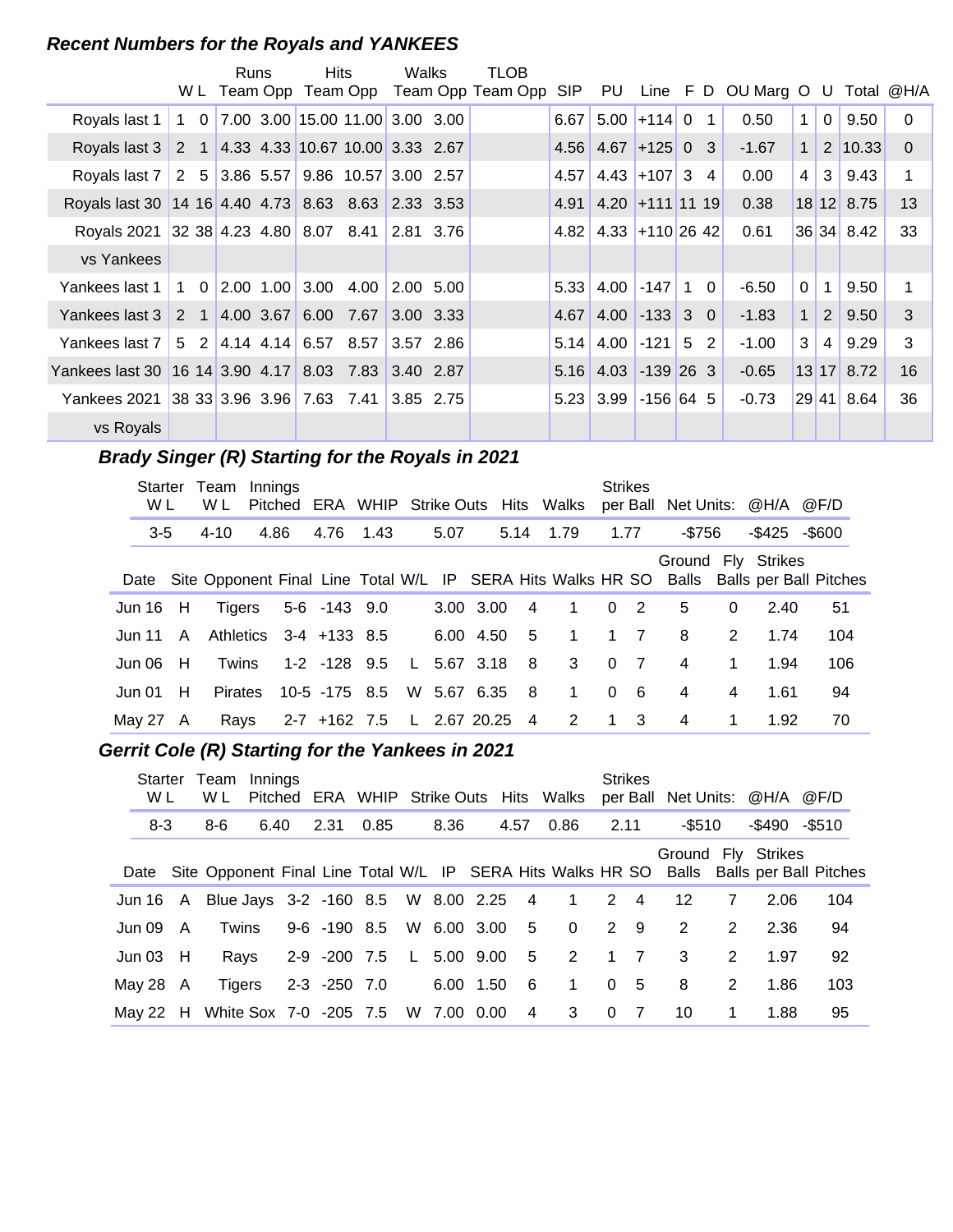#### **Recent Numbers for the Blue Jays and MARLINS**

|                                                                                |                | Runs | <b>Hits</b><br>W L Team Opp Team Opp                     | <b>Walks</b> | TLOB<br>Team Opp Team Opp | <b>SIP</b> | PU                      |                 |                |      | Line F D OU Marg O U |                |                | Total @H/A     |                         |
|--------------------------------------------------------------------------------|----------------|------|----------------------------------------------------------|--------------|---------------------------|------------|-------------------------|-----------------|----------------|------|----------------------|----------------|----------------|----------------|-------------------------|
|                                                                                |                |      |                                                          |              |                           |            |                         |                 |                |      |                      |                |                |                |                         |
| Blue Jays last 1                                                               |                |      | $1 \quad 0 \quad 7.00 \quad 4.00 \quad 14.00 \quad 5.00$ | 5.00 2.00    |                           |            | $7.00$ 3.00             | $-200$ 1 0      |                |      | 0.50                 | 1              |                | $0 \mid 10.50$ |                         |
| Blue Jays last 3 2 1 6.00 6.00 9.33 8.67                                       |                |      |                                                          | 4.33 2.00    |                           |            | $4.89$ 3.67 $-183$ 3 0  |                 |                |      | 1.83                 | 2 <sup>1</sup> |                | 1   10.17      | $\overline{\mathbf{3}}$ |
| Blue Jays last 7   2 $\,$ 5   4.29 $\,$ 5.29   8.14 $\,$ 8.14   3.29 $\,$ 3.14 |                |      |                                                          |              |                           |            | $5.19$ 4.43 -127        |                 | $\overline{4}$ | 3    | $-0.21$              | 4              | 3              | 9.79           | 4                       |
| Blue Jays last 30 12 18 5.03 5.07 9.40 8.00 3.20 3.50                          |                |      |                                                          |              |                           |            | $5.20$ 4.17 -112 17 12  |                 |                |      | 1.17                 |                |                | $16$ 13 8.93   | 16                      |
| Blue Jays 2021 35 35 5.01 4.40 8.91 7.90 3.04 3.23                             |                |      |                                                          |              |                           | 4.85       |                         | 4.41 -105 32 36 |                |      | 0.44                 |                |                | 34 35 8.98     | 41                      |
| vs Marlins 2 0 5.50 3.00 10.00 6.50 3.00 4.00                                  |                |      |                                                          |              |                           | 4.67       |                         | $5.00$ -158 2 0 |                |      | 0.25                 | 1 <sup>1</sup> | $\overline{1}$ | 8.25           | $\Omega$                |
| Marlins last 1                                                                 | 0 <sub>1</sub> |      |                                                          | 0.003.00     |                           |            | $4.00$ 5.00 + 138 0     |                 |                | $-1$ | $-7.00$              | 0              | $\mathbf{1}$   | 9.00           | $\Omega$                |
| Marlins last 3                                                                 |                |      | 2 1 7.00 1.67 8.67 3.67 3.67 2.67                        |              |                           |            | $4.89$ 4.00 + 130 0 3   |                 |                |      | $-0.17$              | $\overline{2}$ | $\mathbf{1}$   | 8.83           | $\Omega$                |
| Marlins last 7                                                                 |                |      | 2 5 4.00 2.57 7.00 6.00 3.14 2.86                        |              |                           |            | $5.19$ 3.86 + 123 1 6   |                 |                |      | $-1.64$              | 3              | $\overline{4}$ | 8.21           | 1.                      |
| Marlins last 30 13 17 4.00 3.40 8.00 7.03 3.37 2.63                            |                |      |                                                          |              |                           |            | $5.47$ 4.37 + 103 11 16 |                 |                |      | $-0.33$              |                |                | $11$ 19 7.73   | 13                      |
| Marlins 2021                                                                   |                |      | 3140 3.963.70 7.737.39 3.002.85                          |              |                           | 5.11       | $4.59$ +114 25 42       |                 |                |      | $-0.11$              |                |                | 26 39 7.77     | 30                      |
| vs Blue Jays 0 2 3.00 5.50 6.50 10.00 4.00 3.00                                |                |      |                                                          |              |                           |            | $5.00$ 4.50 + 148 0     |                 |                | 2    | 0.25                 | $\mathbf{1}$   | $\mathbf{1}$   | 8.25           | $\Omega$                |

# **..........Ross Stripling (R) Starting for the Blue Jays in 2021**

| W L     |   | Starter Team<br>W L                          | Innings |      | Pitched ERA WHIP Strike Outs Hits Walks |  |             |                         |      |                | <b>Strikes</b> |                |        |   | per Ball Net Units: @H/A @F/D                                                                                       |         |  |
|---------|---|----------------------------------------------|---------|------|-----------------------------------------|--|-------------|-------------------------|------|----------------|----------------|----------------|--------|---|---------------------------------------------------------------------------------------------------------------------|---------|--|
| $2 - 4$ |   | 4-6                                          |         | 4.73 | 5.32 1.42                               |  | 5.10        | 5.30                    | 1.40 |                | 1.78           |                | -\$180 |   | -\$70                                                                                                               | $-$125$ |  |
|         |   |                                              |         |      |                                         |  |             |                         |      |                |                |                |        |   | Ground Fly Strikes<br>Date Site Opponent Final Line Total W/L IP SERA Hits Walks HR SO Balls Balls per Ball Pitches |         |  |
|         |   | Jun 16 H Yankees 2-3 +150 8.5 L 6.67 2.70    |         |      |                                         |  |             | $\overline{\mathbf{3}}$ |      | 2              | 19             |                | 5      | 3 | 2.16                                                                                                                | 101     |  |
| Jun 11  |   | A Red Sox 5-6 +115 9.5                       |         |      |                                         |  | 5.67 6.35   | 5 <sup>5</sup>          |      | 2              | 1 6            |                | 3      | 6 | 2.07                                                                                                                | 83      |  |
| Jun 05  | H | Astros                                       |         |      | 6-2 -107 9.5                            |  | W 5.00 1.80 | $\overline{7}$          |      | $\overline{1}$ | $\Omega$       | $\overline{4}$ | 4      | 2 | 1.31                                                                                                                | 74      |  |
| Mav 30  | A | Indians                                      |         |      | 4-1 -105 6.5 W 5.00 1.80                |  |             | $\overline{2}$          |      | $\overline{1}$ | 1 3            |                | 5      | 3 | 1.58                                                                                                                | 67      |  |
|         |   | May 19 H Red Sox 3-7 -115 9.5 L 3.67 14.73 8 |         |      |                                         |  |             |                         |      | $\mathbf{0}$   | 3 <sup>3</sup> |                | 5      | 1 | 2.04                                                                                                                | 76      |  |

# Sandy Alcantara (R) Starting for the Marlins in 2021

| W L      | Starter Team<br>W L           | Innings |      |                                     |      |             |                 | Pitched ERA WHIP Strike Outs Hits Walks             |          | <b>Strikes</b> | per Ball Net Units: @H/A @F/D |   |                |                                                                                               |
|----------|-------------------------------|---------|------|-------------------------------------|------|-------------|-----------------|-----------------------------------------------------|----------|----------------|-------------------------------|---|----------------|-----------------------------------------------------------------------------------------------|
| 4-6      | 7-8                           |         | 6.22 | 2.99                                | 1.05 | 5.80        | 4.87            | 1.67                                                |          | 2.09           | -\$133                        |   | $-$163 - $164$ |                                                                                               |
|          |                               |         |      |                                     |      |             |                 |                                                     |          |                | Ground Fly Strikes            |   |                | Date Site Opponent Final Line Total W/L IP SERA Hits Walks HR SO Balls Balls per Ball Pitches |
|          |                               |         |      |                                     |      |             |                 | Jun 16 A Cardinals 0-1 +105 7.5 L 8.33 0.00 6 1 0 7 |          |                | 11                            | 4 | 2.38           | 108                                                                                           |
| Jun 11 H |                               |         |      | Braves 4-3 +106 7.5 W 6.00 3.00 5   |      |             |                 | $2 \quad 0$                                         |          | - 6            | -6                            | 2 | 1.77           | 97                                                                                            |
|          | Jun 06 A Pirates 3-1 -135 8.0 |         |      |                                     |      | W 8.00 0.00 | $6\overline{6}$ | $\overline{2}$                                      | $\Omega$ | - 6            | $12 \,$                       | 3 | 2.12           | 103                                                                                           |
|          |                               |         |      |                                     |      |             |                 | Jun 01 A Blue Jays 1-5 +145 8.0 L 6.00 6.00 9 0 1 4 |          |                | 9                             | 4 | 2.87           | 89                                                                                            |
| May 25 H |                               |         |      | Phillies 0-2 -130 7.0 L 8.00 2.25 2 |      |             |                 | $\overline{1}$                                      |          | $1 \quad 4$    | 14                            | 3 | 2.72           | 93                                                                                            |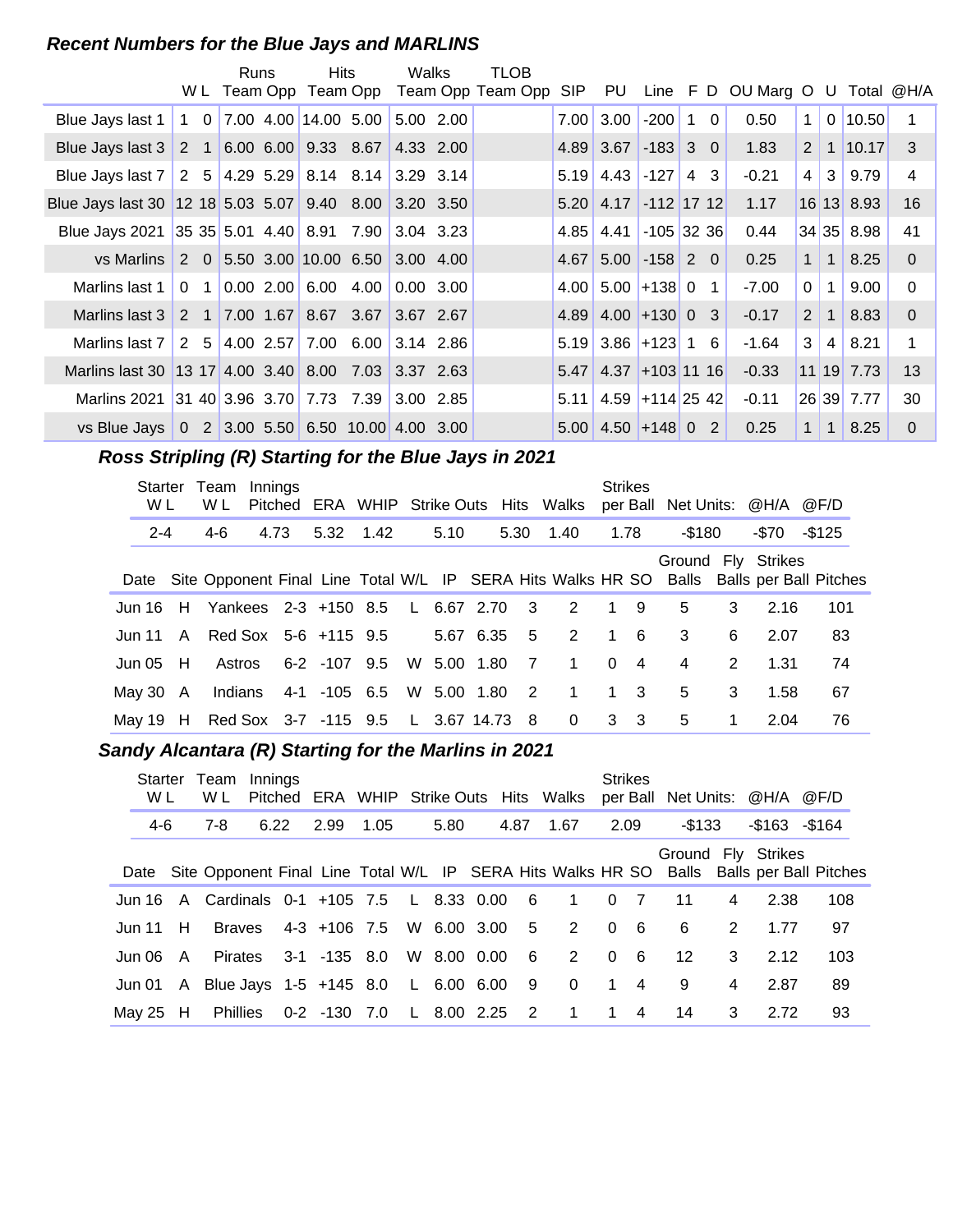#### **Recent Numbers for the Braves and METS**

|                                                    |                                                                               | Runs | Hits | Walks | TLOB                                    |      |                                |                 |  |                                        |                |                |                           |             |
|----------------------------------------------------|-------------------------------------------------------------------------------|------|------|-------|-----------------------------------------|------|--------------------------------|-----------------|--|----------------------------------------|----------------|----------------|---------------------------|-------------|
|                                                    |                                                                               |      |      |       | W L Team Opp Team Opp Team Opp Team Opp |      |                                |                 |  | SIP PU Line F D OU Marg O U Total @H/A |                |                |                           |             |
| Braves last 1                                      | $1 \quad 0 \quad 1.00 \quad 0.00 \quad 4.00 \quad 5.00 \quad 3.00 \quad 1.00$ |      |      |       |                                         |      | $5.33 \mid 3.00 \mid$          | $-135$ 1 0      |  | $-5.00$                                | 0 <sup>1</sup> | 1 <sup>1</sup> | 6.00                      | 1           |
| Braves last 3                                      |                                                                               |      |      |       |                                         |      | $5.00$ 3.33 + 128 2 1          |                 |  | $-3.50$                                |                |                | $1 \mid 2 \mid 6.17 \mid$ | 2           |
| Braves last 7                                      | 4 3 3 3.71 3.43 6.29 6.29 3.86 2.29                                           |      |      |       |                                         |      | $5.38$ 3.86 $-115$ 6 1         |                 |  | $-0.57$                                | 4 <sup>1</sup> |                | 3 7.71                    | 2           |
| Braves last 30 15 15 4.90 4.40 7.93 7.47 3.70 2.70 |                                                                               |      |      |       |                                         |      | $5.34$ 4.53 -126 20 9          |                 |  | 0.95                                   |                |                | 15 15 8.35                | 11          |
| Braves 2021 34 37 4.72 4.75 7.59 8.06 3.56 3.34    |                                                                               |      |      |       |                                         | 5.22 |                                | 4.64 -127 50 19 |  | 1.13                                   |                |                | 37 34 8.33                | 31          |
| vs Mets                                            | 2 4 2.33 4.67 4.83 7.33 3.00 2.33                                             |      |      |       |                                         |      | $5.22$   4.17   -118   5 1     |                 |  | 0.08                                   |                |                | $3 \mid 3 \mid 6.92 \mid$ | 3           |
| Mets last 1                                        | $0$ 1 0.00 1.00 5.00 4.00 1.00 3.00                                           |      |      |       |                                         |      | $4.00$   $4.00$   $+125$   0 1 |                 |  | $-5.00$                                | $\Omega$       | 1 <sup>1</sup> | 6.00                      | $\mathbf 1$ |
| Mets last 3                                        | 1 2 2.00 2.67 4.67 6.33 1.67 2.33                                             |      |      |       |                                         |      | $5.11$ 3.33 -151 1 2           |                 |  | $-1.67$                                | 1 <sup>1</sup> |                | $2 \mid 6.33 \mid$        | 2           |
| Mets last 7                                        | 2 5 1.86 2.57 4.71 6.29 1.71 2.71                                             |      |      |       |                                         |      | $4.90 \mid 3.71$               | $-122$ 2 4      |  | $-2.43$                                | 2              | 5 <sup>1</sup> | 6.86                      | 3           |
| Mets last 30 16 14 3.97 3.13 7.07 6.83 2.70 2.87   |                                                                               |      |      |       |                                         |      | $5.04$ 4.17 -108 13 15         |                 |  | $-0.08$                                |                |                | $15 \, 15 \, 7.18$        | 13          |
| Mets 2021                                          | 36 30 3.71 3.44 7.27 6.80 3.17 2.77                                           |      |      |       |                                         |      | 4.99 4.14 -127 37 26           |                 |  | $-0.30$                                |                |                | 27 35 7.45                | 28          |
| vs Braves 4 2 4.67 2.33 7.33 4.83 2.33 3.00        |                                                                               |      |      |       |                                         |      | $3.78$ 4.67 + 102 1 5          |                 |  | 0.08                                   | 3 <sup>1</sup> |                | 3 6.92                    | 3           |

# **..........Charlie Morton (R) Starting for the Braves in 2021**

| Starter<br>W L | Team<br>W L                               | Innings |      |      | Pitched ERA WHIP Strike Outs Hits Walks |             |                         |   |                |      | <b>Strikes</b> |        |              | per Ball Net Units: @H/A @F/D                                                                                       |       |  |
|----------------|-------------------------------------------|---------|------|------|-----------------------------------------|-------------|-------------------------|---|----------------|------|----------------|--------|--------------|---------------------------------------------------------------------------------------------------------------------|-------|--|
| $6 - 3$        | $7 - 7$                                   |         | 5.26 | 3.91 | 1.19                                    | 5.86        |                         |   | 4.43 1.86      | 1.81 |                | -\$264 |              | -\$359                                                                                                              | +\$15 |  |
|                |                                           |         |      |      |                                         |             |                         |   |                |      |                |        |              | Ground Fly Strikes<br>Date Site Opponent Final Line Total W/L IP SERA Hits Walks HR SO Balls Balls per Ball Pitches |       |  |
|                | Jun 17 H Cardinals 4-0 -185 9.0           |         |      |      |                                         | W 7.67 0.00 | $\overline{\mathbf{3}}$ |   | $\Omega$       |      | 0 <sub>7</sub> | 6      | 5            | 2.03                                                                                                                | 112   |  |
| Jun 11 A       |                                           |         |      |      | Marlins 3-4 -116 7.5 L                  | 4.00 9.00   |                         | 4 | 4              |      | 0 <sup>3</sup> | 4      | 2            | 1.33                                                                                                                | 84    |  |
| Jun 05 $H$     |                                           |         |      |      | Dodgers 6-4 +115 8.5 W 5.00 3.60        |             | $\overline{4}$          |   | $\overline{1}$ |      | 0 <sub>5</sub> | 9      | $\mathbf{0}$ | 1.69                                                                                                                | 94    |  |
| Mav 31 H       |                                           |         |      |      | Nationals 5-3 -180 8.5 W 5.00 5.40      |             |                         | 6 | $3^{\circ}$    |      | $1 \quad 6$    | 5      | 3            | 2.14                                                                                                                | 91    |  |
|                | May 25 A Red Sox 3-1 -115 9.5 W 7.00 0.00 |         |      |      |                                         |             | $\overline{\mathbf{3}}$ |   | 2              |      | 0 <sub>9</sub> | 6      | 1            | 2.22                                                                                                                | 103   |  |

#### **Marcus Stroman (R) Starting for the Mets in 2021**

|               | <b>Starter</b><br>W L | Team<br>W L               | Innings<br>Pitched ERA WHIP Strike Outs Hits Walks |      |                    |      |      |             |                |                | <b>Strikes</b> |                | per Ball Net Units: @H/A @F/D                                                                    |          |                    |    |
|---------------|-----------------------|---------------------------|----------------------------------------------------|------|--------------------|------|------|-------------|----------------|----------------|----------------|----------------|--------------------------------------------------------------------------------------------------|----------|--------------------|----|
|               | $5-5$                 | $7-6$                     | 6.03                                               | 2.53 |                    | 1.05 | 5.54 | 5.00        | 1.31           |                | 2.04           |                | -\$26                                                                                            |          | $-$ \$369<br>+\$18 |    |
|               | Date Site             | Opponent                  |                                                    |      |                    |      |      |             |                |                |                |                | Ground Fly Strikes<br>Final Line Total W/L IP SERA Hits Walks HR SO Balls Balls per Ball Pitches |          |                    |    |
| <b>Jun 17</b> | - H                   | Cubs                      |                                                    |      | $0-2$ $-120$ 7.0   |      |      | L 7.00 2.57 | $\overline{4}$ | $\overline{1}$ | 1 8            |                | 8                                                                                                | 4        | 2.29               | 92 |
| <b>Jun 12</b> | H                     | Padres                    |                                                    |      | $4-1$ +115 7.0     |      |      | W 6.33 1.42 | - 6            | $\overline{1}$ | 1 8            |                | 8                                                                                                | $\Omega$ | 2.04               | 85 |
| Jun 06        | A                     | Padres                    |                                                    |      | $6-2$ +125 7.5     |      |      | W 6.67 0.00 | $\overline{4}$ | $\overline{4}$ | $\Omega$       | $\overline{7}$ | 9                                                                                                | 3        | 1.45               | 98 |
| Jun 01        | $\mathsf{A}$          | Diamondbacks 5-6 -112 8.5 |                                                    |      |                    |      |      | 6.00 4.50   | $\overline{7}$ | $\Omega$       |                | 1 6            | 9                                                                                                | $\Omega$ | 2.91               | 90 |
| Mav 21        | A                     | Marlins                   |                                                    |      | $6-5$ $-105$ $7.0$ |      |      | 6.00 3.00   | -6             | 1              | 0              | - 8            | 4                                                                                                | 3        | 1.97               | 89 |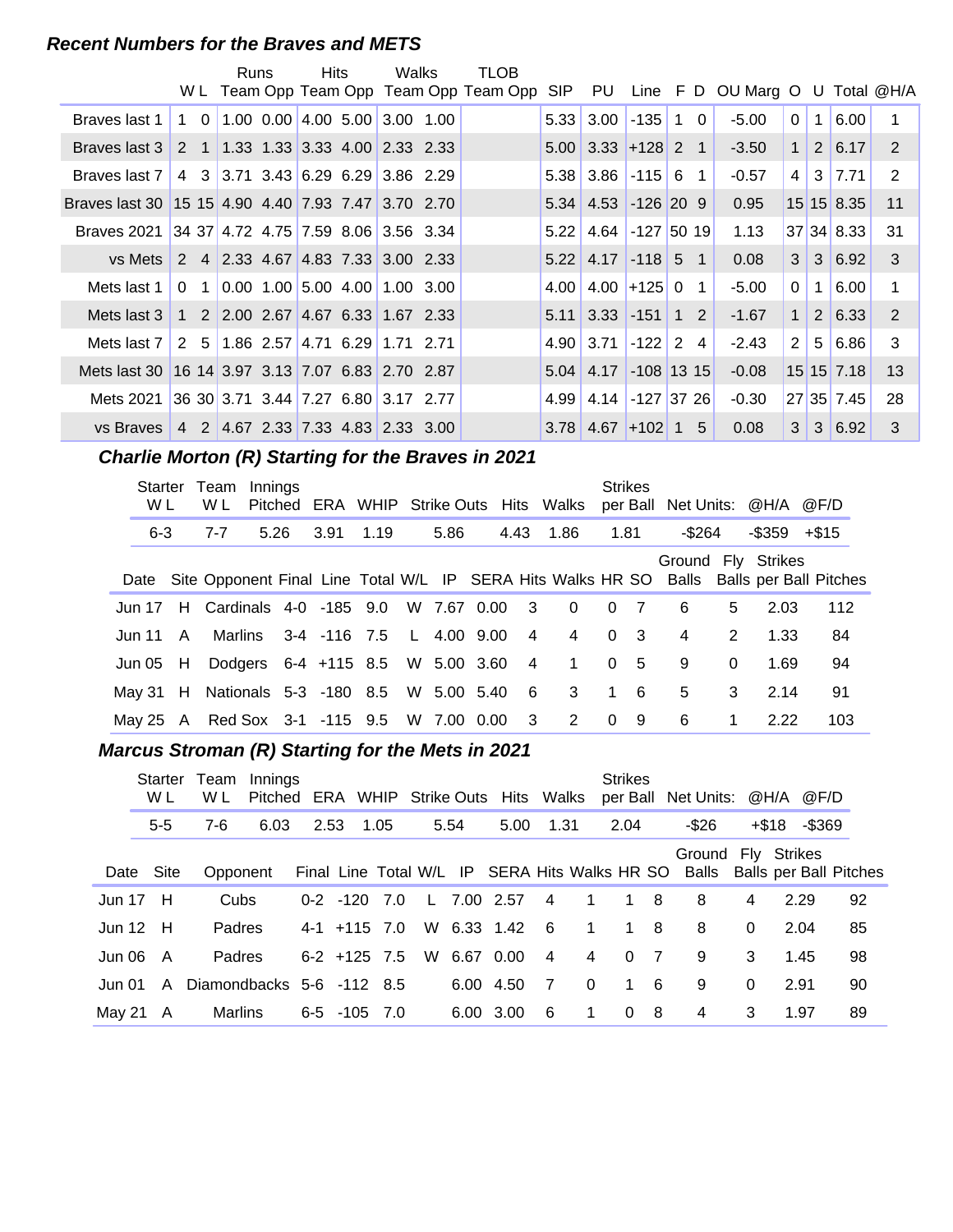#### **Recent Numbers for the Red Sox and RAYS**

|                                                      |                                     | Runs | <b>Hits</b> |                                                                                 | Walks     | TLOB                                |      |                      |                   |                |                      |                |                |                     |          |
|------------------------------------------------------|-------------------------------------|------|-------------|---------------------------------------------------------------------------------|-----------|-------------------------------------|------|----------------------|-------------------|----------------|----------------------|----------------|----------------|---------------------|----------|
|                                                      | W L                                 |      |             |                                                                                 |           | Team Opp Team Opp Team Opp Team Opp | SIP  | PU                   |                   |                | Line F D OU Marg O U |                |                | Total @H/A          |          |
| Red Sox last 1                                       | 1<br>$\Omega$                       |      |             | 3.00 7.00 11.00 15.00 3.00 3.00                                                 |           |                                     | 4.00 | 4.00                 | $-124$            | $1\quad 0$     | 0.50                 | $\mathbf{1}$   | $\overline{0}$ | 9.50                |          |
| Red Sox last 3                                       |                                     |      |             | $1 \quad 2 \quad 4.33 \quad 4.33 \quad 10.00 \quad 10.67 \quad 2.67 \quad 3.33$ |           |                                     | 4.67 | 3.67                 | $-135$ 3 0        |                | $-1.67$              | 1              |                | $2 \mid 10.33 \mid$ | -3       |
| Red Sox last 7                                       | $\overline{4}$                      |      |             | 3 5.57 6.86 10.14 11.00 2.57 3.29                                               |           |                                     | 4.29 |                      | $4.43$ -113 4     | 2              | 2.43                 | 4              | 3 <sup>1</sup> | 10.00               | 5        |
| Red Sox last 30 18 12 4.83 5.20 8.50 10.10 2.40 3.83 |                                     |      |             |                                                                                 |           |                                     | 5.07 |                      | 4.30 -108 13 14   |                | 0.70                 |                |                | $14$ 16 9.33        | 18       |
| <b>Red Sox 2021</b>                                  | 43 29 5.03 4.56 8.76 8.85 2.64 3.51 |      |             |                                                                                 |           |                                     | 5.20 |                      | $4.25$ -120 45 23 |                | 0.62                 |                |                | 33 39 8.97          | 35       |
| vs Rays                                              |                                     |      |             | $3$ 0 8.67 3.00 13.00 6.67 2.33 5.00                                            |           |                                     | 5.67 | 4.67                 | $ +108 12$        |                | 2.50                 | 3 <sup>1</sup> | 0 <sup>1</sup> | 9.17                | $\Omega$ |
| Rays last 1                                          | $\Omega$                            |      |             | 1 2.00 6.00 5.00 6.00                                                           | 4.00 3.00 |                                     | 6.00 | $5.00$ $-145$        |                   | 1 0            | 0.00                 | $\overline{0}$ | $\overline{0}$ | 8.00                | $\Omega$ |
| Rays last 3 0 3 2.67 5.67                            |                                     |      |             | $6.00$ $9.33$ 2.33 2.00                                                         |           |                                     |      | $5.33$ 4.00 -128 3 0 |                   |                | 0.50                 | $\mathbf{1}$   | $\mathbf{1}$   | 7.83                | $\Omega$ |
| Rays last 7                                          |                                     |      |             | $1 \quad 6 \quad 3.57 \quad 5.14 \quad 7.00 \quad 9.14 \quad 2.29 \quad 1.71$   |           |                                     | 5.19 | 4.43                 | $-121$ 5 2        |                | 0.79                 | 3              | 3              | 7.93                | $\Omega$ |
| Rays last 30 19 11 5.17 3.63 7.83 7.47 4.40 2.57     |                                     |      |             |                                                                                 |           |                                     |      | $5.12$ 4.27          | $-133$ 22 8       |                | 0.68                 |                |                | $15$ 12 8.12        | 10       |
| Rays 2021 43 30 4.84 3.84 7.78 7.45 3.84 2.71        |                                     |      |             |                                                                                 |           |                                     | 4.86 | 4.15 -120 41 29      |                   |                | 0.59                 |                |                | 39 31 8.08          | 33       |
| vs Red Sox $\vert 0 \vert$                           |                                     |      |             | 3 3.00 8.67 6.67 13.00 5.00 2.33                                                |           |                                     |      | $5.33$ 4.00 -118 2   |                   | $\overline{1}$ | 2.50                 | 3              | $\Omega$       | 9.17                | $\Omega$ |

# **..........Eduardo Rodriguez (L) Starting for the Red Sox in 2021**

| Starter<br>W L | Team<br>W L                   | Innings |                      |                                   |          |      |             |                | Pitched ERA WHIP Strike Outs Hits Walks |             | <b>Strikes</b> |           |             | per Ball Net Units: @H/A @F/D |                                                                                               |
|----------------|-------------------------------|---------|----------------------|-----------------------------------|----------|------|-------------|----------------|-----------------------------------------|-------------|----------------|-----------|-------------|-------------------------------|-----------------------------------------------------------------------------------------------|
| 4-4            | $8 - 5$                       | 5.13    | 6.21                 | 1.47                              |          | 6.00 |             |                | 6.15 1.38                               |             | 1.91           | $+$ \$219 |             | +\$65                         | +\$45                                                                                         |
|                |                               |         |                      |                                   |          |      |             |                |                                         |             |                |           |             | Ground Fly Strikes            | Date Site Opponent Final Line Total W/L IP SERA Hits Walks HR SO Balls Balls per Ball Pitches |
| Jun 15 $\,$ A  |                               |         | Braves 10-8 -105 9.5 |                                   |          |      | 4.00 9.00   | 6              | $\overline{1}$                          |             | 0 <sub>8</sub> | 3         | 1           | 1.96                          | 80                                                                                            |
| Jun 10 $H$     |                               |         | Astros 12-8 -110 9.0 |                                   |          |      | 4.67 11.57  | - 6            | $3^{\circ}$                             |             | $1\quad 5$     | 2         | 2           | 1.52                          | 106                                                                                           |
|                | Jun 05 A Yankees 7-3 +110 9.5 |         |                      |                                   |          |      | 5.33 5.06 5 |                | $\overline{1}$                          |             | $1 \quad 7$    | 6         | $\mathbf 1$ | 1.67                          | 88                                                                                            |
| May 31 A       |                               |         | Astros 2-11 -105 9.0 |                                   | <b>L</b> |      | 4.67 11.57  | $\overline{7}$ | 2                                       | $1 \quad 4$ |                | 6         | 1           | 1.77                          | 97                                                                                            |
| May 23 $\,$ A  |                               |         |                      | Phillies 2-6 +117 8.5 L 4.00 9.00 |          |      |             | 5 <sub>5</sub> | 3 1 6                                   |             |                | 4         | 0           | 1.45                          | 103                                                                                           |

# **..........Andrew Kittredge (R) Starting for the Rays in 2021**

| Starter<br>W L | Team Innings<br>W L           |      |                     |  |      |             |                | Pitched ERA WHIP Strike Outs Hits Walks | <b>Strikes</b> |                  | per Ball Net Units: @H/A                                                                                            |              |      | @F/D |  |
|----------------|-------------------------------|------|---------------------|--|------|-------------|----------------|-----------------------------------------|----------------|------------------|---------------------------------------------------------------------------------------------------------------------|--------------|------|------|--|
| $0 - 0$        | $2 - 0$                       | 1.83 | 2.45 0.82           |  | 2.00 |             | 1.00           | 0.50                                    | 1.76           |                  | $+$ \$310                                                                                                           |              | \$0  | \$0  |  |
|                |                               |      |                     |  |      |             |                |                                         |                |                  | Ground Fly Strikes<br>Date Site Opponent Final Line Total W/L IP SERA Hits Walks HR SO Balls Balls per Ball Pitches |              |      |      |  |
| May 05 A       |                               |      | Angels 3-1 +110 8.5 |  |      | 2.00 0.00 1 |                | $\mathbf{1}$                            | $\Omega$       | $\blacksquare$ 1 | $\overline{\mathbf{3}}$                                                                                             | $\mathbf{1}$ | 1.36 | 26   |  |
|                | Apr 18 A Yankees 4-2 +200 7.5 |      |                     |  |      | 1.67 5.40   | $\overline{1}$ | $0 \qquad$                              | 1 3            |                  | $\overline{1}$                                                                                                      | $\mathbf{1}$ | 2.50 | 21   |  |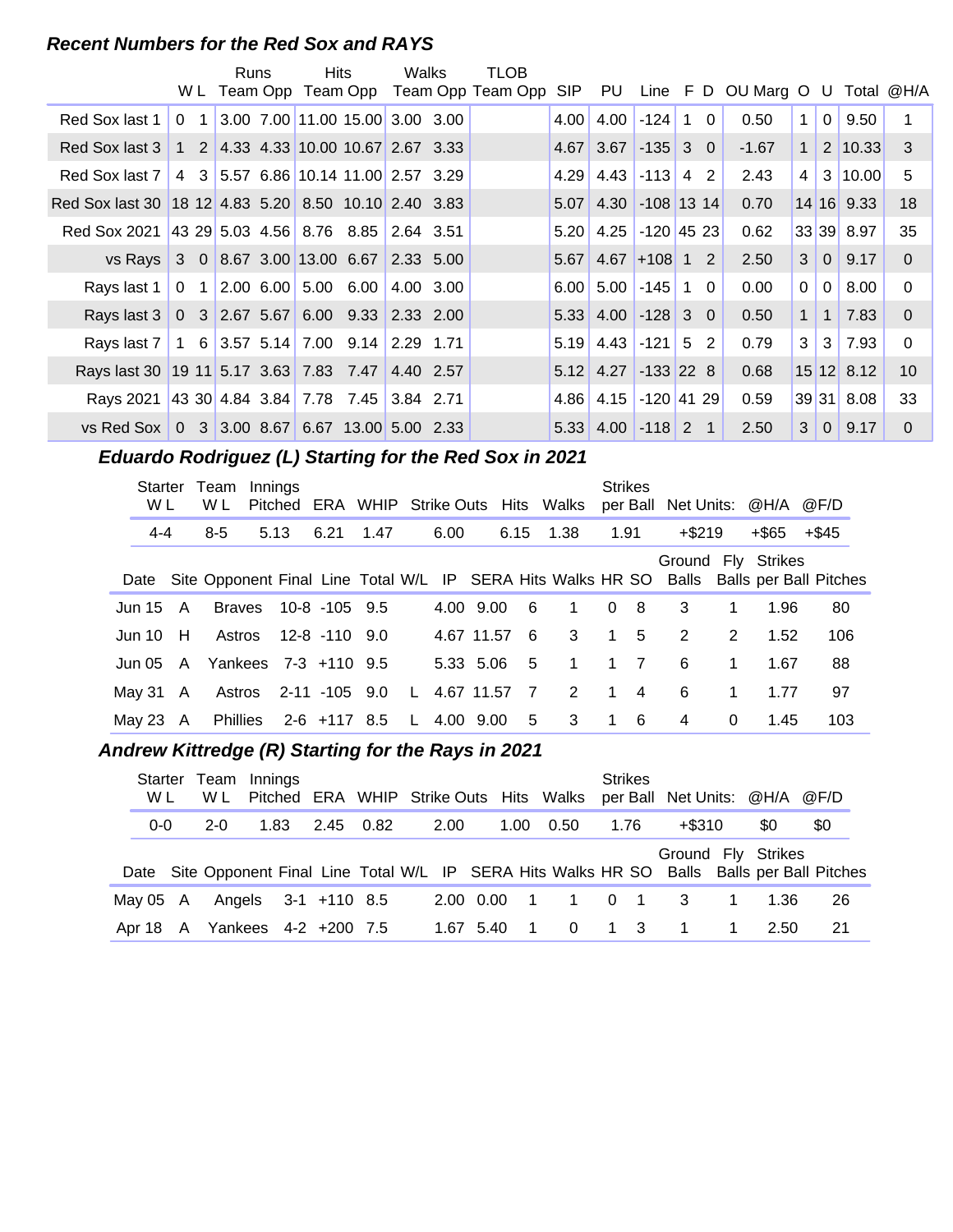#### **Recent Numbers for the Cardinals and TIGERS**

|                                                       |          | Runs |  | <b>Hits</b>                                                                    | Walks       | TLOB                                    |      |                         |                   |                |                                 |                |              |              |                |
|-------------------------------------------------------|----------|------|--|--------------------------------------------------------------------------------|-------------|-----------------------------------------|------|-------------------------|-------------------|----------------|---------------------------------|----------------|--------------|--------------|----------------|
|                                                       |          |      |  |                                                                                |             | W L Team Opp Team Opp Team Opp Team Opp |      | SIP PU                  |                   |                | Line F D OU Marg O U Total @H/A |                |              |              |                |
| Cardinals last 1                                      | $\Omega$ |      |  | $0.00 \quad 1.00 \quad 2.00 \quad 4.00$                                        | $3.00$ 1.00 |                                         | 4.00 | 3.00                    | $ +110 0$         | $\mathbf{1}$   | $-6.50$                         | $\Omega$       | 1            | 7.50         |                |
| Cardinals last 3                                      |          |      |  | 1 2 3.33 3.67 5.67 6.00                                                        | 3.00 3.67   |                                         | 4.67 |                         | $2.33$ +117 0 3   |                | $-1.17$                         | 2              | $\mathbf{1}$ | 8.17         | 3              |
| Cardinals last 7                                      |          |      |  | 4 3 2.43 2.57 6.00 5.71                                                        | 2.00 3.71   |                                         |      | $5.48$ 3.14 -101 3      |                   | $\overline{4}$ | $-3.14$                         | $\overline{2}$ |              | 5 8.14       | $\overline{4}$ |
| Cardinals last 30 12 18 3.40 5.03 7.13 7.77 2.83 4.07 |          |      |  |                                                                                |             |                                         |      | $5.02$ 4.20 + 110 11 17 |                   |                | 0.00                            |                |              | 15 14 8.43   | 17             |
| Cardinals 2021                                        |          |      |  |                                                                                |             |                                         |      | $5.13$ 4.26 +101 29 36  |                   |                | 0.35                            |                |              | 33 36 8.07   | 38             |
| vs Tigers                                             |          |      |  |                                                                                |             |                                         |      |                         |                   |                |                                 |                |              |              |                |
| Tigers last 1                                         |          |      |  | $1 \quad 0 \quad 5.00 \quad 3.00 \quad 9.00 \quad 10.00 \quad 8.00 \quad 2.00$ |             |                                         |      | $5.00$ 5.00 + 142 0     |                   | $\mathbf{1}$   | $-1.00$                         | $\Omega$       | $\mathbf{1}$ | 9.00         | $\Omega$       |
| Tigers last $3$                                       |          |      |  | 1 2 3.67 7.33 7.00 11.67 5.67 3.33                                             |             |                                         |      | 4.78 4.67               | $ +176 0 3$       |                | 1.67                            | 2              | $\mathbf{1}$ | 9.33         | $\Omega$       |
| Tigers last 7                                         |          |      |  | 4 3 5.14 5.71 9.57 11.14 3.71 2.86                                             |             |                                         | 4.90 |                         | $4.86$ +158 0     | $\overline{7}$ | 1.71                            | 5              | 2            | 9.14         | $\Omega$       |
| Tigers last 30 14 16 4.37 4.83 8.03 8.60 3.47 3.43    |          |      |  |                                                                                |             |                                         | 4.89 |                         | $4.93$ +150 4 26  |                | 0.65                            |                |              | $14$ 14 8.55 | 13             |
| Tigers 2021 30 42 3.88 4.92 7.54 8.38 3.12 3.61       |          |      |  |                                                                                |             |                                         | 5.04 |                         | $4.46$ + 148 8 64 |                | 0.46                            |                |              | 31 39 8.33   | 34             |
| vs Cardinals                                          |          |      |  |                                                                                |             |                                         |      |                         |                   |                |                                 |                |              |              |                |

# **..........Johan Oviedo (R) Starting for the Cardinals in 2021**

|               | Starter<br>W L | Team<br>W L                   | Innings<br>Pitched ERA WHIP Strike Outs Hits Walks |                    |   |      |            |                |                | <b>Strikes</b> |                          | per Ball Net Units: @H/A @F/D                                                                    |   |                 |    |
|---------------|----------------|-------------------------------|----------------------------------------------------|--------------------|---|------|------------|----------------|----------------|----------------|--------------------------|--------------------------------------------------------------------------------------------------|---|-----------------|----|
|               | $0 - 2$        | $2 - 5$                       | 4.38                                               | 5.28 1.47          |   | 3.57 | 4.14 2.29  |                |                | 1.60           |                          | $-$ \$314                                                                                        |   | -\$94<br>$-$15$ |    |
|               | Date Site      | Opponent                      |                                                    |                    |   |      |            |                |                |                |                          | Ground Fly Strikes<br>Final Line Total W/L IP SERA Hits Walks HR SO Balls Balls per Ball Pitches |   |                 |    |
| Jun $16$ H    |                | Marlins                       |                                                    | $1-0$ $-115$ $7.5$ |   |      | 7.00 0.00  | - 6            | $\Omega$       | $\Omega$       | $\overline{4}$           | 11                                                                                               | 3 | 2.62            | 87 |
| Jun 11        | A              | Cubs                          |                                                    | $5-8$ +135 9.5     |   |      | 4.33 8.31  | 5              | $\overline{1}$ |                | $1\quad 5$               | 2                                                                                                | 3 | 1.92            | 73 |
| Jun 05 $H$    |                | Reds                          |                                                    | $2-5$ +130 9.0     |   |      | 4.00 4.50  | - 3            | 2              | $1 \quad$      | $\overline{4}$           | 7                                                                                                | 2 | 3.06            | 65 |
|               | May 28 A       | Diamondbacks $8-6$ +106 $9.5$ |                                                    |                    |   |      | 4.33 4.15  | - 5            | 6              |                | 0 <sup>3</sup>           | 6                                                                                                | 3 | 1.12            | 91 |
| May 14 $\,$ A |                | Padres                        |                                                    | $4-5$ +165 7.0     | L |      | 2.00 13.50 | $\overline{2}$ | 5              | 0              | $\overline{\phantom{0}}$ | 4                                                                                                |   | 0.63            | 57 |

# **..........Tarik Skubal (L) Starting for the Tigers in 2021**

| Starter<br>W L | Team Innings<br>W L             | Pitched |                     |                                  |      |             |                         | ERA WHIP Strike Outs Hits Walks |      | <b>Strikes</b> | per Ball Net Units: @H/A @F/D |             |                     |                                                                                               |
|----------------|---------------------------------|---------|---------------------|----------------------------------|------|-------------|-------------------------|---------------------------------|------|----------------|-------------------------------|-------------|---------------------|-----------------------------------------------------------------------------------------------|
| 4-6            | 4-8                             | 5.03    | 4.48 1.43           |                                  | 6.33 |             | 4.83                    | 2.33                            | 1.67 |                | $-$ \$188                     |             | $-$ \$356 $-$ \$188 |                                                                                               |
|                |                                 |         |                     |                                  |      |             |                         |                                 |      |                | Ground Fly Strikes            |             |                     | Date Site Opponent Final Line Total W/L IP SERA Hits Walks HR SO Balls Balls per Ball Pitches |
| Jun 16 A       |                                 |         | Royals 6-5 +133 9.0 |                                  |      |             |                         | W 6.00 4.50 6 2 2 7             |      |                | 5                             | 2           | 1.33                | 91                                                                                            |
|                | Jun 11 H White Sox 4-5 +160 8.5 |         |                     |                                  |      | 6.00 4.50 7 |                         | 3 1 6                           |      |                | 6                             | $\mathbf 1$ | 1.67                | 96                                                                                            |
|                | Jun 05 A White Sox 4-3 +200 8.0 |         |                     |                                  |      | W 5.00 1.80 | 4                       | $3^{\circ}$                     |      | $0 \t11$       | $\overline{1}$                | 3           | 2.32                | 103                                                                                           |
|                | May 30 H Yankees $6-2$ +144 9.0 |         |                     |                                  |      | W 6.00 0.00 | $\overline{\mathbf{3}}$ | 3 <sup>1</sup>                  |      | 0 <sub>8</sub> | 3                             | 5           | 2.06                | 95                                                                                            |
| May 25 H       |                                 |         |                     | Indians 1-4 +135 9.0 L 5.00 3.60 |      |             | - 6                     | $\overline{1}$                  |      | 1 9            | 4                             | 0           | 1.45                | 93                                                                                            |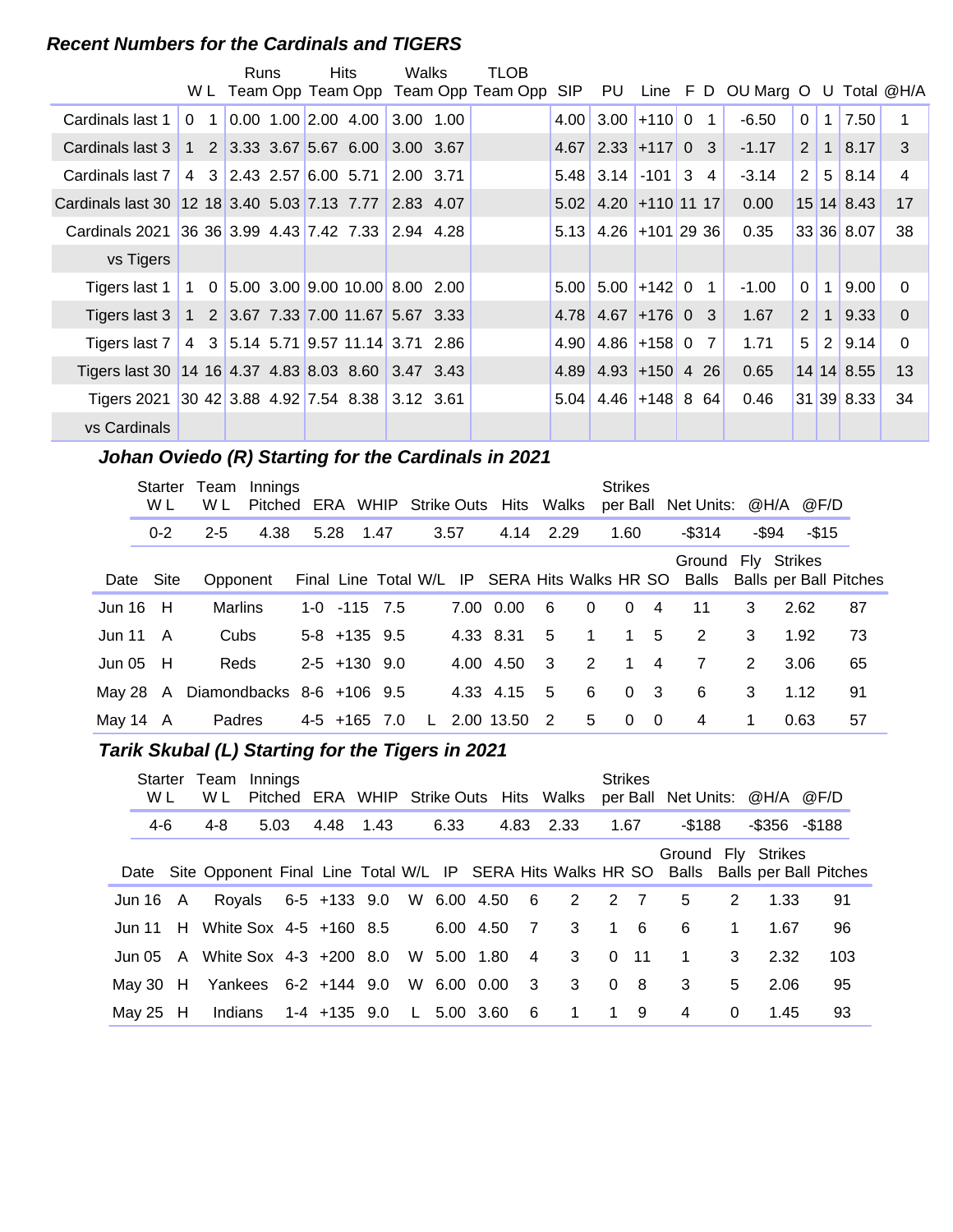#### **Recent Numbers for the Indians and CUBS**

|                                                     |                | W L                      |                | Runs |         | <b>Hits</b> | Walks                                     |                    | <b>TLOB</b><br>Team Opp Team Opp Team Opp Team Opp | <b>SIP</b> | PU   | Line FD             |              |                | OU Marg O |                | U              |                    | Total @H/A   |
|-----------------------------------------------------|----------------|--------------------------|----------------|------|---------|-------------|-------------------------------------------|--------------------|----------------------------------------------------|------------|------|---------------------|--------------|----------------|-----------|----------------|----------------|--------------------|--------------|
|                                                     |                |                          |                |      |         |             |                                           |                    |                                                    |            |      |                     |              |                |           |                |                |                    |              |
| Indians last 1                                      |                | $\Omega$<br>$\mathbf{1}$ |                |      |         |             | 4.00 $0.00$ 6.00 6.00 2.00 4.00           |                    |                                                    | 4.67       | 5.00 | $+126$ 0            |              | $\mathbf 1$    | $-3.00$   | $\mathbf 0$    | $\mathbf{1}$   | 7.00               | 1            |
| Indians last 3                                      | 2              | $\overline{1}$           |                |      |         |             | $3.00$ 2.33 5.33 5.67 2.00 5.00           |                    |                                                    | 4.89       |      | $5.00 + 110$        |              | $1\quad2$      | $-2.50$   | $\mathbf{1}$   | $\overline{2}$ | 7.83               | 3            |
| Indians last 7                                      | 5              |                          | 2 <sup>1</sup> |      |         |             | $6.29$ 4.29 8.57 7.57 2.71 3.29           |                    |                                                    | 4.62       | 5.29 | $-124$ 5            |              | 2              | 2.14      | 4              | 2              | 8.43               | 4            |
| Indians last 30 18 12 4.73 4.77 7.93 7.97 2.67 3.70 |                |                          |                |      |         |             |                                           |                    |                                                    | 4.63       |      | 4.60 -122 19 10     |              |                | 1.38      |                |                | $17$ 11 8.12       | 14           |
| Indians 2021                                        |                |                          |                |      |         |             | $ 40,30 4.36, 4.26 7.39, 7.50 2.91, 3.66$ |                    |                                                    | 5.06       | 4.30 | $-119$ 41 27        |              |                | 0.56      |                |                | 38 30 8.05         | 37           |
| vs Cubs                                             | 3              | $\overline{0}$           |                |      |         |             | 3.00 1.00 6.00 8.67 2.33 4.67             |                    |                                                    | 5.33       | 5.00 | $-131$              |              | 2 <sub>1</sub> | $-3.17$   | $\overline{0}$ | 3              | $\vert 7.17 \vert$ | $\mathbf{1}$ |
| Cubs last 1                                         | $\Omega$       |                          | 1 <sup>1</sup> |      |         |             | $0.00$ 4.00 6.00 6.00 4.00 2.00           |                    |                                                    | 4.67       | 5.00 | $-136$              | $\mathbf{1}$ | $\Omega$       | $-3.00$   | $\mathbf 0$    | $\mathbf{1}$   | 7.00               | 1            |
| Cubs last 3                                         | $\mathbf{1}$   |                          |                |      |         |             | 2 1.00 5.00 4.33 7.67 2.33 2.00           |                    |                                                    | 4.22       | 4.67 | $-134$ 3 0          |              |                | $-2.33$   | $\mathbf{1}$   | 2              | 8.33               | 3            |
| Cubs last 7                                         | 2              |                          | 5 <sup>1</sup> |      |         |             | $1.71$ 4.86 4.43 6.71 2.43 3.86           |                    |                                                    | 4.71       |      | $4.00$ +110         |              | 4 3            | $-1.36$   | 3              | 4              | 7.93               | 4            |
| Cubs last 30 18 12 3.87 3.50 6.37 6.70 2.67 3.67    |                |                          |                |      |         |             |                                           |                    |                                                    | 5.07       | 4.37 | $-104$ 17 12        |              |                | $-0.75$   |                |                | $11$ 18 8.12       | 13           |
| Cubs 2021                                           |                |                          |                |      |         |             | 40 33 4.30 4.05 7.23 7.60 3.17 3.75       |                    |                                                    | 4.93       | 4.68 | $-103$ 34 35        |              |                | 0.16      |                |                | 30 42 8.19         | 38           |
| vs Indians                                          | $\overline{0}$ |                          |                |      |         |             | 3 1.00 3.00 8.67 6.00 4.67 2.33           |                    |                                                    | 5.33       |      | $4.33$ +120 1 2     |              |                | $-3.17$   | 0              | 3              | $\vert 7.17 \vert$ | 1            |
| Eli Morgan (R) Starting for the Indians in 2021     |                |                          |                |      |         |             |                                           |                    |                                                    |            |      |                     |              |                |           |                |                |                    |              |
| <b>Starter</b>                                      |                |                          | Team           |      | Innings |             |                                           |                    |                                                    |            |      | <b>Strikes</b>      |              |                |           |                |                |                    |              |
| W L                                                 |                |                          | W L            |      | Pitched | ERA         | WHIP                                      | <b>Strike Outs</b> | Hits                                               | Walks      |      | per Ball Net Units: |              |                | @H/A      |                | @F/D           |                    |              |
| $0 - 1$                                             |                |                          | 1-1            |      | 3.17    | 12.79       | 2.37                                      | 3.00               | 6.50                                               | 1.00       |      | 1.69                |              | \$0            | \$0       |                | \$0            |                    |              |

|  | Date Site Opponent Final Line Total W/L IP SERA Hits Walks HR SO Balls Balls per Ball Pitches |  |  |  |  |  | Ground Fly Strikes         |  |     |
|--|-----------------------------------------------------------------------------------------------|--|--|--|--|--|----------------------------|--|-----|
|  | Jun 17 H Orioles 10-3 -140 9.5                                                                |  |  |  |  |  | 3.67 7.36 5 0 2 5 1 2 2.53 |  | -67 |
|  | May 28 H Blue Jays 2-11 + 155 8.0 L 2.67 20.25 8 2 1 1 4 2 1.17                               |  |  |  |  |  |                            |  | -65 |

#### Kyle Hendricks (R) Starting for the Cubs in 2021

| W L           |   | Starter Team<br>W L | Innings |                                    |  |               |  | Pitched ERA WHIP Strike Outs Hits Walks             | <b>Strikes</b> |           |              | per Ball Net Units: @H/A @F/D |                                                                                               |
|---------------|---|---------------------|---------|------------------------------------|--|---------------|--|-----------------------------------------------------|----------------|-----------|--------------|-------------------------------|-----------------------------------------------------------------------------------------------|
| $9 - 4$       |   | $9 - 5$             | 5.76    | 4.13 1.30                          |  | 4.64          |  | 6.29 1.21                                           | 2.25           | $+$ \$265 |              | -\$145                        | <b>\$0</b>                                                                                    |
|               |   |                     |         |                                    |  |               |  |                                                     |                |           |              | Ground Fly Strikes            | Date Site Opponent Final Line Total W/L IP SERA Hits Walks HR SO Balls Balls per Ball Pitches |
| Jun 17 $\,$ A |   |                     |         |                                    |  |               |  | Mets 2-0 +110 7.0 W 6.00 0.00 2 2 0 7               |                | -6        | 2            | 2.17                          | 92                                                                                            |
|               |   |                     |         |                                    |  |               |  | Jun 12 H Cardinals 7-2 -175 9.0 W 6.00 3.00 3 1 2 2 |                | 8         | 5            | 1.90                          | 87                                                                                            |
| Jun 06 $\,$ A |   | Giants              |         |                                    |  |               |  | 4-3 -112 8.0 W 6.33 4.26 7 3 1 5                    |                | 5         | $\mathbf{1}$ | 1.73                          | 101                                                                                           |
| Jun 01        | H |                     |         | Padres 4-3 -122 8.0                |  | W 6.00 4.50 7 |  | $\overline{0}$                                      | $2 \quad 4$    | 8         | 4            | 3.17                          | 75                                                                                            |
| May 27 A      |   |                     |         | Pirates 5-3 -140 7.5 W 7.00 3.86 6 |  |               |  | $\overline{0}$                                      | $3\quad 5$     | 6         | 3            | 2.46                          | 83                                                                                            |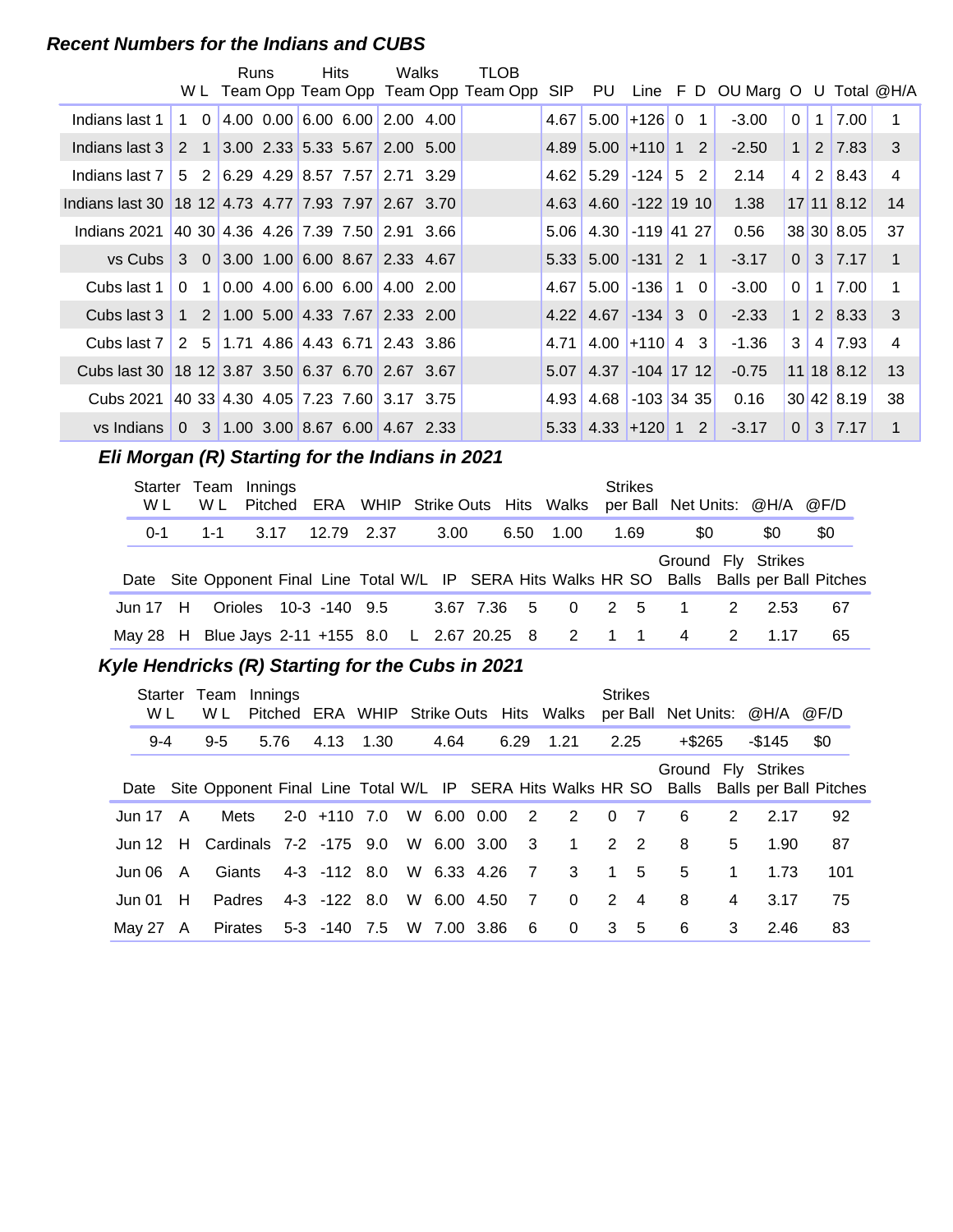#### **Recent Numbers for the Athletics and RANGERS**

|                                                                  |                                            | Runs | Hits                                                                           |                  | Walks     | TLOB              |            |                                          |                |                |                                 |              |                |               |    |
|------------------------------------------------------------------|--------------------------------------------|------|--------------------------------------------------------------------------------|------------------|-----------|-------------------|------------|------------------------------------------|----------------|----------------|---------------------------------|--------------|----------------|---------------|----|
|                                                                  |                                            |      | W L Team Opp Team Opp                                                          |                  |           | Team Opp Team Opp | <b>SIP</b> | PU                                       |                |                | Line F D OU Marg O U Total @H/A |              |                |               |    |
| Athletics last 1                                                 | $\Omega$<br>1                              |      | $3.00$ 8.00 7.00 10.00 5.00 3.00                                               |                  |           |                   | 5.67       |                                          | $4.00$ -118 1  | $\overline{0}$ | 2.50                            | $\mathbf{1}$ | $\overline{0}$ | 8.50          |    |
| Athletics last 3                                                 | $\Omega$                                   |      | 3 3.00 5.67 7.00 8.00 4.67 3.33                                                |                  |           |                   | 5.67       | $4.00$ +111 1 2                          |                |                | $-0.50$                         | 2            | $\overline{1}$ | 9.17          | 3  |
| Athletics last 7                                                 | $\overline{4}$                             |      | 3 5.14 4.71 8.14 8.29                                                          |                  | 4.00 2.57 |                   |            | $5.86$ 4.00 -106 4                       |                | 3              | 0.79                            | 5            | 2              | 9.07          | 4  |
| Athletics last 30 18 12 5.00 3.73 8.33 7.80 3.90 2.50            |                                            |      |                                                                                |                  |           |                   |            | $5.97$ 3.70 -139 24 6                    |                |                | $-0.03$                         |              |                | 14 16 8.77    | 13 |
| Athletics 2021                                                   |                                            |      | 44 30 4.49 4.16 7.62 8.38 3.63 2.68                                            |                  |           |                   |            | 5.66 3.97 -120 46 25                     |                |                | 0.10                            |              |                | 36 38 8.55    | 31 |
| vs Rangers                                                       | $\overline{0}$                             |      | 1 3.00 8.00 7.00 10.00 5.00 3.00                                               |                  |           |                   | 5.67       | $4.00$ -118 1 0                          |                |                | 2.50                            | $\mathbf{1}$ |                | $0 \mid 8.50$ | 1  |
| Rangers last 1                                                   |                                            |      | $1 \quad 0 \quad 8.00 \quad 3.00 \quad 10.00 \quad 7.00 \quad 3.00 \quad 5.00$ |                  |           |                   |            | $5.33$ 5.00 +108 0                       |                | $\mathbf{1}$   | 2.50                            | $\mathbf{1}$ | $\mathbf{0}$   | 8.50          |    |
| Rangers last 3   1   2   4.00   3.33   7.67   8.33   2.00   3.33 |                                            |      |                                                                                |                  |           |                   |            | $5.11 \mid 4.00 \mid +107 \mid 1 \mid 2$ |                |                | $-1.17$                         | $\mathbf 1$  |                | 2 8.50        | 3  |
| Rangers last 7                                                   |                                            |      | 1 6 3.86 5.14 7.71 9.57 2.86 3.57                                              |                  |           |                   | 4.95       | $4.57$ +150 1                            |                | 6              | 0.50                            | 5            | 2              | 8.50          | 4  |
| Rangers last 30                                                  | $\vert$ 8 22 3.70 5.13 7.00 9.27 3.07 3.13 |      |                                                                                |                  |           |                   |            | $5.01$ 4.23 + 142 3 27                   |                |                | 0.23                            |              |                | 15 15 8.60    | 16 |
| Rangers 2021                                                     | 26463.974.8577.61                          |      |                                                                                | $9.03$ 3.01 3.12 |           |                   | 4.99       |                                          | $4.03$ + 143 9 | -631           | 0.25                            |              |                | 35 36 8.57    | 35 |
| vs Athletics                                                     | $\mathbf{1}$                               |      | $0$ 8.00 3.00 10.00 7.00                                                       |                  | 3.00 5.00 |                   |            | $5.33$ $5.00$ +108 0                     |                | $\mathbf{1}$   | 2.50                            | $\mathbf{1}$ | $\Omega$       | 8.50          |    |

#### **Cole Irvin (L) Starting for the Athletics in 2021**

| Starter<br>W L |          | Team<br>W L    | Innings | Pitched ERA WHIP Strike Outs Hits Walks |  |               |      |     |                |      | <b>Strikes</b> | per Ball Net Units: @H/A |   |                    | @F/D                                                                                          |
|----------------|----------|----------------|---------|-----------------------------------------|--|---------------|------|-----|----------------|------|----------------|--------------------------|---|--------------------|-----------------------------------------------------------------------------------------------|
| $3 - 7$        |          | $6 - 8$        | 5.82    | 4.04 1.23                               |  | 3.85          | 6.15 |     | 1.00           | 2.17 |                | $-$ \$312                |   | $-$100 + $188$     |                                                                                               |
|                |          |                |         |                                         |  |               |      |     |                |      |                |                          |   | Ground Fly Strikes | Date Site Opponent Final Line Total W/L IP SERA Hits Walks HR SO Balls Balls per Ball Pitches |
| Jun 16         | H        |                |         | Angels 8-4 -117 9.5                     |  | 5.67 6.35     |      | 9   | 2              |      | $1\quad 2$     | 5                        | 5 | 2.12               | 81                                                                                            |
| Jun 11 $H$     |          |                |         | Royals 4-3 -143 8.5                     |  | 6.00 1.50     |      | 6   | $\Omega$       |      | $1 \quad 4$    | 3                        | 5 | 2.88               | 62                                                                                            |
| Jun 05         | <b>A</b> | <b>Rockies</b> |         | 6-3 -125 11.5 W 6.00 1.50               |  |               |      | - 6 | $\overline{1}$ |      | 0 <sub>5</sub> | 5                        | 5 | 2.27               | 85                                                                                            |
| May 30 $H$     |          |                |         | Angels 2-4 -135 9.0                     |  | $L$ 6.00 6.00 |      | 6   | $\Omega$       |      | $1 \quad 3$    | 9                        | 5 | 3.72               | 85                                                                                            |
| May 25 H       |          |                |         | Mariners 3-4 -165 8.5 L 4.67 7.71       |  |               |      | 10  | $\overline{1}$ |      | $0\quad 2$     | 6                        | 3 | 2.17               | 73                                                                                            |

# **..........Jordan Lyles (R) Starting for the Rangers in 2021**

| W L                | Starter Team<br>W L              | Innings |                             |      |      |           |                 | Pitched ERA WHIP Strike Outs Hits Walks | <b>Strikes</b> |                | per Ball Net Units: @H/A |   |                     | @F/D                                                                                          |
|--------------------|----------------------------------|---------|-----------------------------|------|------|-----------|-----------------|-----------------------------------------|----------------|----------------|--------------------------|---|---------------------|-----------------------------------------------------------------------------------------------|
| $2 - 5$            | $6 - 8$                          | 5.10    | 5.68                        | 1.56 | 4.29 |           | 6.07            | 1.86                                    | 1.73           |                | $+$ \$219                |   | $+$ \$257 $+$ \$327 |                                                                                               |
|                    |                                  |         |                             |      |      |           |                 |                                         |                |                | Ground Fly Strikes       |   |                     | Date Site Opponent Final Line Total W/L IP SERA Hits Walks HR SO Balls Balls per Ball Pitches |
| Jun 16 A           | Astros                           |         | 4-8 +200 9.0 L 4.33 10.38 7 |      |      |           |                 | $2^{\circ}$                             |                | 4 3            | 4                        | 3 | 1.41                | 77                                                                                            |
| Jun 08 H           | Giants                           |         | 4-9 +130 8.5                |      |      | 6.00 1.50 | - 6             | 3                                       |                | $1 \quad 3$    | 6                        | 4 | 1.70                | 100                                                                                           |
| Jun $02 \text{ A}$ |                                  |         | Rockies 3-6 -108 10.5       |      |      | 5.00 5.40 | $\overline{7}$  | 2                                       | $\Omega$       | $\overline{2}$ | 6                        | 4 | 1.90                | 87                                                                                            |
|                    | May 28 A Mariners 2-3 +110 8.5 L |         |                             |      |      | 6.00 4.50 | $6\overline{6}$ | $\mathbf{1}$                            |                | 1 8            | 4                        | 3 | 1.57                | 95                                                                                            |
| May 22 $H$         |                                  |         | Astros 8-4 +162 9.0         |      |      | 6.00 6.00 | - 7             | 2                                       |                | $1\quad 2$     | 7                        | 5 | 1.81                | 87                                                                                            |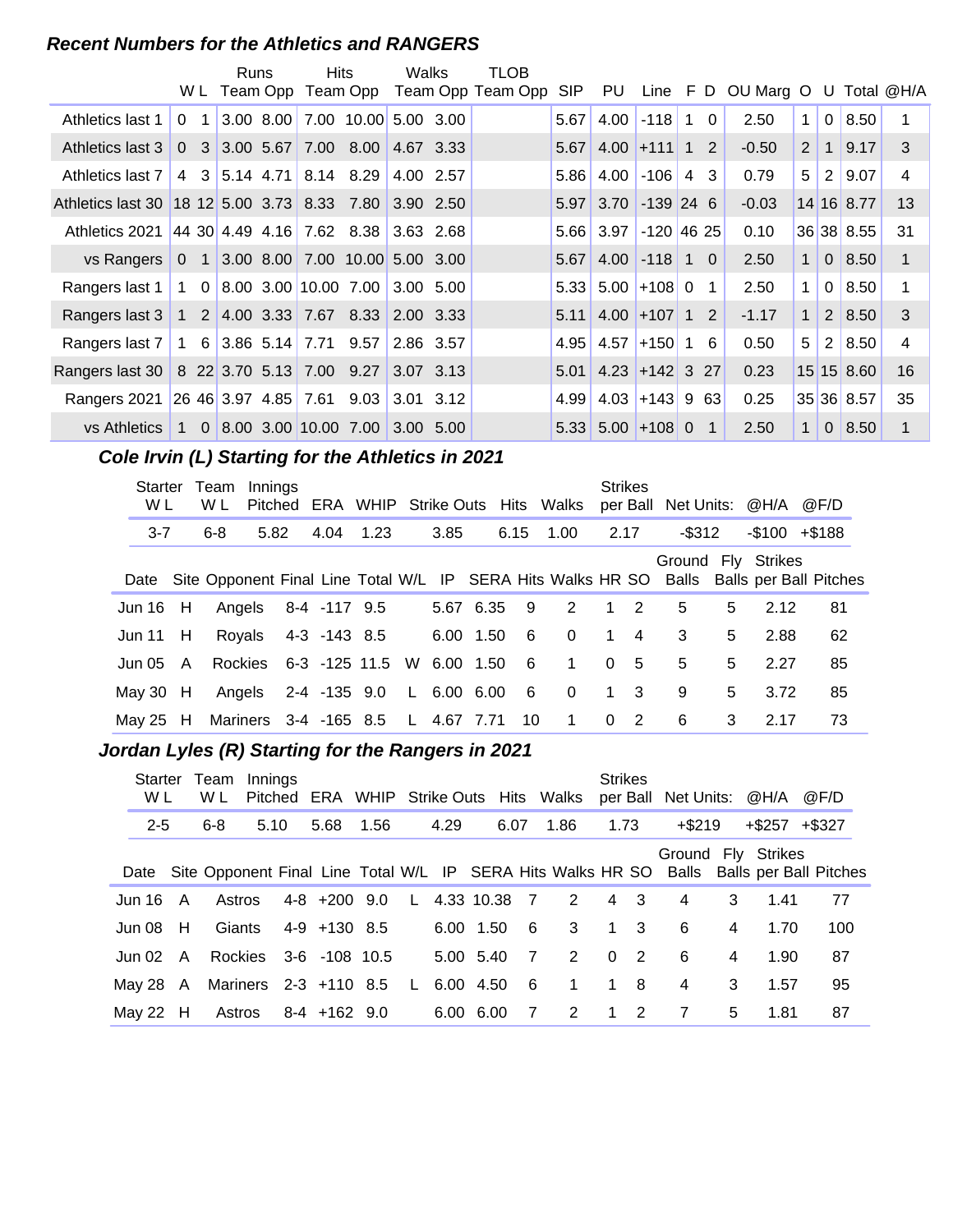#### **Recent Numbers for the Giants and ANGELS**

|                                                                  |              |                | Runs | Hits                                | Walks | TLOB                                    |                   |                                   |                   |          |                                        |                |                |               |                |
|------------------------------------------------------------------|--------------|----------------|------|-------------------------------------|-------|-----------------------------------------|-------------------|-----------------------------------|-------------------|----------|----------------------------------------|----------------|----------------|---------------|----------------|
|                                                                  |              |                |      |                                     |       | W L Team Opp Team Opp Team Opp Team Opp |                   |                                   |                   |          | SIP PU Line F D OU Marg O U Total @H/A |                |                |               |                |
| Giants last 1                                                    | $\mathbf{1}$ | $\Omega$       |      | 11.00 2.00 15.00 4.00 3.00 1.00     |       |                                         | 6.00              | 4.00                              | $-132$ 1          | $\Omega$ | 5.00                                   | $\mathbf{1}$   | $\Omega$       | 8.00          | $\Omega$       |
| Giants last 3                                                    | $2 \quad 1$  |                |      | 7.33 6.00 9.67 9.00 3.67 2.00       |       |                                         | 5.00              |                                   | $5.00$ -126 3 0   |          | 5.33                                   | 2 <sup>1</sup> | 1              | 8.00          | $\Omega$       |
| Giants last 7                                                    | -6           | $\overline{1}$ |      | 8.43 5.43 11.86 8.57 4.29 2.00      |       |                                         |                   | $4.86$ 4.43                       | $-166$ 7 0        |          | 5.79                                   | 5 <sup>1</sup> | 2 <sup>1</sup> | 8.07          | $\mathbf{0}$   |
| Giants last 30 20 10 5.83 4.10 8.83 7.33 3.70 2.10               |              |                |      |                                     |       |                                         |                   | $5.01$ 4.20 $-117$ 19 11          |                   |          | 2.08                                   |                |                | $16$ 14 7.85  | 14             |
| Giants 2021                                                      |              |                |      | 46 26 4.97 3.72 7.93 7.24 3.89 2.56 |       |                                         | 5.42              | 4.32                              | $-113$ 41 30      |          | 0.82                                   |                |                | 36 35 7.88    | 38             |
| vs Angels                                                        | $1 \quad 1$  |                |      | $3.50$ 4.50 6.50 7.00 3.50 3.00     |       |                                         |                   | $5.33$ 3.50 $-150$ 2 0            |                   |          | 0.25                                   | 1              | 1 <sup>1</sup> | 7.75          | $\Omega$       |
| Angels last $1 \mid 0 \mid 1$                                    |              |                |      | 3.00 5.00 10.00 9.00 2.00 8.00      |       |                                         | 4.00 <sub>l</sub> | 6.00                              | $-152$ 1 0        |          | $-1.00$                                | $\Omega$       | $\mathbf{1}$   | 9.00          | 1              |
| Angels last 3                                                    | 2 1          |                |      | 7.33 3.67 11.67 7.00 3.33 5.67      |       |                                         |                   | $5.11 \, 4.67$                    | $-194$ 3 0        |          | 1.67                                   | 2              | $\mathbf{1}$   | 9.33          | 3              |
| Angels last 7                                                    | 3 4          |                |      | 6.00 5.43 11.00 8.43 2.57 4.71      |       |                                         | 4.81              | 4.43                              | $-149$            | 4 3      | 2.36                                   | 6              | $\mathbf 1$    | 9.07          | $\overline{4}$ |
| Angels last 30   18 12   5.67   4.53   8.97   7.67   3.00   3.83 |              |                |      |                                     |       |                                         |                   | $5.11$ 4.20 -121 17 12            |                   |          | 1.68                                   |                |                | 20 10 8.52    | 18             |
| Angels 2021 36 36 4.96 5.12 8.61 8.32 2.76 3.92                  |              |                |      |                                     |       |                                         | 4.82              |                                   | $4.46$ -114 40 30 |          | 1.39                                   |                |                | 44 28 8.69    | 38             |
| vs Giants                                                        | $1 \quad 1$  |                |      | 4.50 3.50 7.00 6.50 3.00 3.50       |       |                                         |                   | $6.00 \mid 4.00 \mid +140 \mid 0$ |                   | 2        | 0.25                                   | 1 <sup>1</sup> |                | $1 \mid 7.75$ | $\Omega$       |

# **..........Anthony DeSclafani (R) Starting for the Giants in 2021**

|          | Starter<br>W L | Team Innings<br>W L                 | Pitched ERA WHIP Strike Outs Hits Walks |      |                  |  |      |             |                |                | <b>Strikes</b><br>per Ball |             | Net Units: @H/A @F/D                                                                                      |   |                     |     |
|----------|----------------|-------------------------------------|-----------------------------------------|------|------------------|--|------|-------------|----------------|----------------|----------------------------|-------------|-----------------------------------------------------------------------------------------------------------|---|---------------------|-----|
|          | 7-1            | $10 - 4$                            | 6.00                                    | 1.96 | 0.91             |  | 5.23 | 4.00        | 1.46           |                | 1.80                       |             | +\$786                                                                                                    |   | $+$ \$354 $+$ \$416 |     |
|          | Date Site      |                                     |                                         |      |                  |  |      |             |                |                |                            |             | Ground Fly Strikes<br>Opponent Final Line Total W/L IP SERA Hits Walks HR SO Balls Balls per Ball Pitches |   |                     |     |
|          |                | Jun 16 H Diamondbacks 13-7 -170 8.5 |                                         |      |                  |  |      | W 5.00 1.80 | - 5            | $\overline{1}$ | $\Omega$                   | -5          | 4                                                                                                         | 3 | 2.62                | 87  |
| Jun 11   | A              | <b>Nationals</b>                    |                                         |      | $1-0$ +162 7.0   |  |      | W 9.00 0.00 | $\overline{2}$ | $\overline{1}$ | $\Omega$                   | 8           | $\overline{7}$                                                                                            | 2 | 2.22                | 103 |
|          | Jun 03 $H$     | Cubs                                |                                         |      | $7-2$ $-125$ 8.5 |  |      | W 6.00 3.00 | $\overline{4}$ | $\Omega$       |                            | $1 \quad 4$ | 8                                                                                                         | 1 | 2.00                | 81  |
| May 28 A |                | <b>Dodgers</b>                      |                                         |      | $8-5$ +180 7.5   |  |      | 4.67 3.86   | $-5$           | $\overline{4}$ |                            | $1 \quad 3$ | 5                                                                                                         | 6 | 1.31                | 90  |
| May 23 H |                | Dodgers                             |                                         |      | $5-11$ +120 7.5  |  |      |             |                |                |                            |             |                                                                                                           |   |                     |     |

# **..........Andrew Heaney (L) Starting for the Angels in 2021**

| Starter<br>W L | Team<br>W L | Innings | Pitched |                                     |      |            |      | ERA WHIP Strike Outs Hits Walks                   |          | <b>Strikes</b>   | per Ball Net Units: @H/A @F/D |   |       |                                                                                               |
|----------------|-------------|---------|---------|-------------------------------------|------|------------|------|---------------------------------------------------|----------|------------------|-------------------------------|---|-------|-----------------------------------------------------------------------------------------------|
| 4-4            | $5 - 7$     | 5.22    |         | 4.45                                | 1.23 | 6.25       | 4.75 | 1.67                                              |          | 1.89             | -\$262                        |   | -\$52 | $-$102$                                                                                       |
|                |             |         |         |                                     |      |            |      |                                                   |          |                  | Ground Fly Strikes            |   |       | Date Site Opponent Final Line Total W/L IP SERA Hits Walks HR SO Balls Balls per Ball Pitches |
|                |             |         |         |                                     |      |            |      | Jun 15 A Athletics 4-6 +115 8.5 L 5.00 5.40 5 1 0 |          | - 6              | $\overline{1}$                | 6 | 2.27  | 98                                                                                            |
| Jun 08 H       |             |         |         |                                     |      |            |      | Royals 8-1 -160 8.5 W 6.67 1.35 6 2 0 7           |          |                  | -6                            | 3 | 2.21  | 109                                                                                           |
| Jun 01 A       | Giants      |         |         |                                     |      |            |      | 8-1 +140 7.5 W 6.33 1.42 5 1                      | $\Omega$ | $\overline{7}$   | -6                            | 2 | 2.18  | 89                                                                                            |
| May 25 H       |             |         |         | Rangers 11-5 -175 8.5 W 5.67 4.76 4 |      |            |      | $\overline{4}$                                    |          | 1 5              | $\overline{2}$                | 5 | 1.69  | 105                                                                                           |
| May 18 $H$     |             |         |         | Indians 5-6 -110 8.5                |      | 3.00 12.00 | 6    | 2                                                 | 1        | $\blacksquare$ 1 | 3                             | 5 | 1.53  | 81                                                                                            |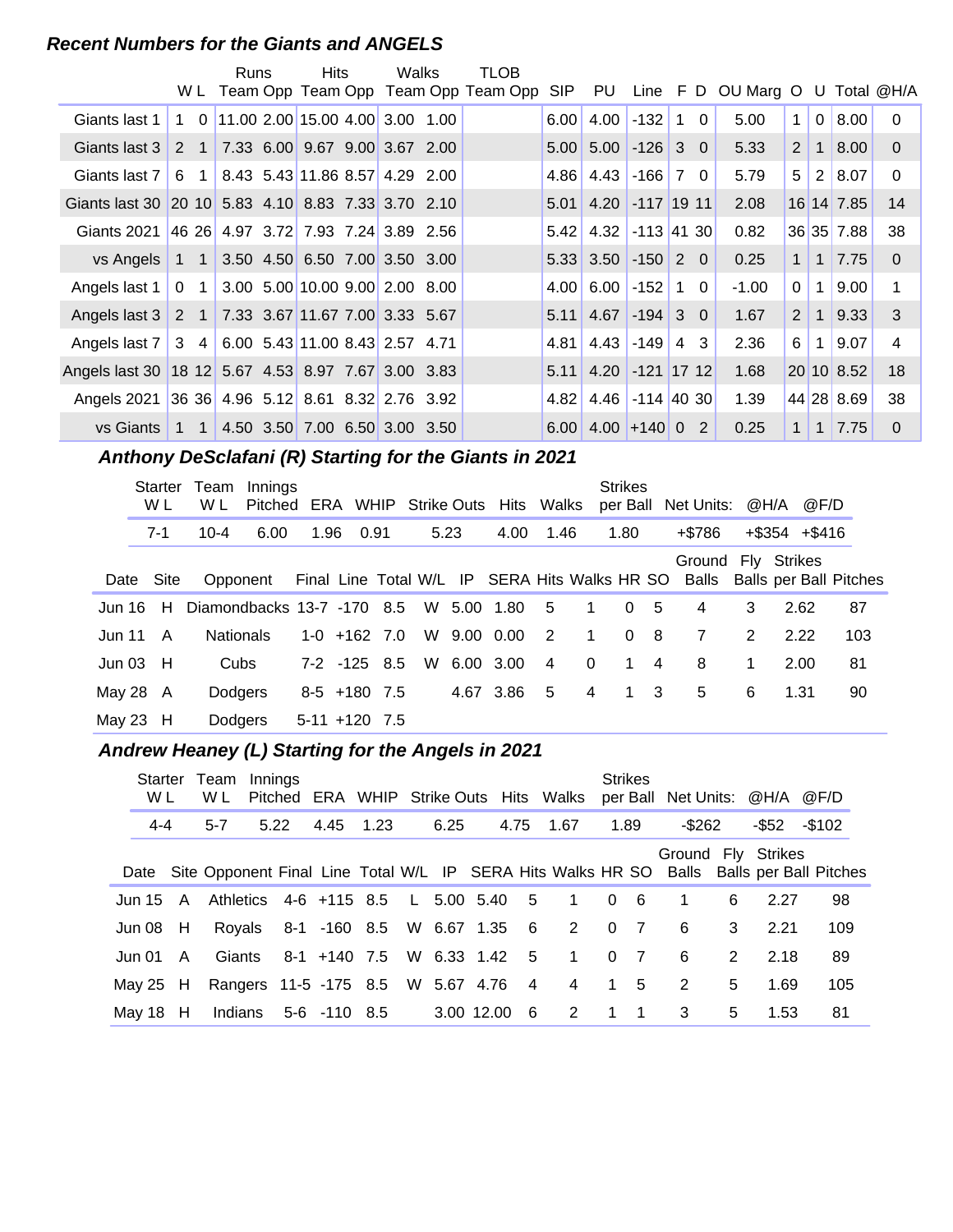#### **Recent Numbers for the Brewers and DIAMONDBACKS**

|                                                     |                                    | Runs |  | <b>Hits</b>                                                                   | Walks       | TLOB                                    |      |                                          |  |                                    |                |                |                      |              |
|-----------------------------------------------------|------------------------------------|------|--|-------------------------------------------------------------------------------|-------------|-----------------------------------------|------|------------------------------------------|--|------------------------------------|----------------|----------------|----------------------|--------------|
|                                                     |                                    |      |  |                                                                               |             | W L Team Opp Team Opp Team Opp Team Opp | SIP  |                                          |  | PU Line F D OU Marg O U Total @H/A |                |                |                      |              |
| Brewers last 1                                      | $\Omega$<br>$-1$                   |      |  | $1.00$ 5.00 5.00 9.00 2.00 6.00                                               |             |                                         | 1.33 | $5.00$ -117 1 0                          |  | $-3.00$                            | 0 <sup>1</sup> | 1 <sup>1</sup> | 9.00                 | 1            |
| Brewers last 3                                      |                                    |      |  | 2 1 4.67 5.33 9.33 10.67 3.00 4.33                                            |             |                                         |      | $4.11 \mid 5.00 \mid -114 \mid 2 \mid 1$ |  | $-0.50$                            | 2 <sup>1</sup> |                | 1 10.50              | $\mathbf{3}$ |
| Brewers last 7                                      | 2 5 3.43 4.71 7.00 8.57            |      |  |                                                                               | $3.86$ 3.43 |                                         |      | $5.24$   4.43   -131   5 1               |  | $-1.57$                            |                |                | $3 \mid 3 \mid 9.71$ | 5            |
| Brewers last 30 19 11 4.47 4.03 6.67 7.67 3.97 3.37 |                                    |      |  |                                                                               |             |                                         |      | $5.24$ 4.10 -148 21 8                    |  | 0.18                               |                |                | 16 12 8.32           | 14           |
| Brewers 2021                                        |                                    |      |  |                                                                               |             |                                         | 5.23 | 4.18 -127 44 23                          |  | 0.05                               |                |                | 32 36 8.02           | 35           |
| vs D-Backs                                          |                                    |      |  | 4 1 4.40 3.00 6.40 7.80 3.20 3.20                                             |             |                                         |      | $5.00$   4.20   -195   5 0               |  | $-1.00$                            |                |                | $2 \mid 3 \mid 8.40$ | $\mathbf{1}$ |
| D-Backs last 1                                      |                                    |      |  | $1 \quad 0 \quad 5.00 \quad 1.00 \quad 9.00 \quad 5.00 \quad 6.00 \quad 2.00$ |             |                                         |      | $7.00$ 3.00 + 107 0 1                    |  | $-3.00$                            | 0 <sup>1</sup> | 1 <sup>1</sup> | 9.00                 | 1            |
| D-Backs last 3                                      |                                    |      |  |                                                                               |             |                                         |      | $5.00$ 4.33 + 158 0 3                    |  | 2.50                               | 2 <sup>1</sup> | 1 <sup>1</sup> | 9.17                 | 3            |
| D-Backs last 7                                      |                                    |      |  | 1 6 4.86 7.71 7.86 10.57 3.00 5.29                                            |             |                                         |      | $4.38$   $4.29$   $+170$   0 7           |  | 3.79                               | 5 <sup>1</sup> |                | $2 \mid 8.79$        | 4            |
| D-Backs last 30                                     | 3 27 3.87 6.23 8.13 9.60 2.90 3.57 |      |  |                                                                               |             |                                         |      | $4.42$ 4.40 + 151 3 26                   |  | 1.12                               |                |                | 18 12 8.98           | 16           |
| D-Backs 2021 21 53 4.24 5.64 7.89 9.18 3.26 3.42    |                                    |      |  |                                                                               |             |                                         | 4.85 | $4.42$ +140 11 60                        |  | 1.15                               |                |                | 39 33 8.74           | 34           |
| vs Brewers                                          |                                    |      |  | 1 4 3.00 4.40 7.80 6.40 3.20 3.20                                             |             |                                         |      | $5.33$ 3.60 + 177 0 5                    |  | $-1.00$                            | 2 <sup>1</sup> |                | $3 \mid 8.40$        | 1            |

# **Freddy Peralta (R) Starting for the Brewers in 2021**

|        | <b>Starter</b><br>W L | Team<br>W L | Innings<br>Pitched ERA WHIP Strike Outs Hits Walks |                  |  |      |                                               |                |              | <b>Strikes</b> |                | per Ball Net Units: @H/A |   | @F/D                |                              |
|--------|-----------------------|-------------|----------------------------------------------------|------------------|--|------|-----------------------------------------------|----------------|--------------|----------------|----------------|--------------------------|---|---------------------|------------------------------|
|        | $6 - 2$               | $9 - 4$     | 5.62                                               | 2.34 0.82        |  | 7.54 | 2.62                                          | 2.00           |              | 1.63           |                | $+$ \$305                |   | $+$ \$370 $+$ \$105 |                              |
|        | Date Site             |             | Opponent                                           |                  |  |      | Final Line Total W/L IP SERA Hits Walks HR SO |                |              |                |                | Ground Fly Strikes       |   |                     | Balls Balls per Ball Pitches |
| Jun 16 | - H                   |             | Reds                                               | $1-2$ $-140$ 7.5 |  |      | L 7.00 2.57                                   | -5             | $\mathbf{0}$ | $\Omega$       | - 6            | 5                        | 6 | 2.10                | 96                           |
| Jun 10 | A                     |             | Reds                                               | $7-2$ $-120$ 8.5 |  |      | 4.00 2.25                                     | $\overline{2}$ | 2            | $\mathbf 1$    | - 6            | 1                        | 3 | 1.59                | 75                           |
| Jun 04 | H                     |             | Diamondbacks 5-1 -200 8.0                          |                  |  |      | W 7.33 1.23                                   | $\overline{1}$ | 3            | $\Omega$       | - 9            | 4                        | 3 | 1.79                | 109                          |
| May 29 | A                     |             | <b>Nationals</b>                                   | 4-1 -120 6.0     |  |      | W 7.00 1.29                                   | 4              | $\mathbf{1}$ |                | $1 \quad 7$    | 6                        | 4 | 2.03                | 100                          |
|        | May 23 A              |             | Reds                                               | $9-4$ $-125$ 8.0 |  |      | 4.67 3.86                                     | -3             | 4            | $\mathbf 1$    | $\overline{7}$ | 3                        | 2 | 1.19                | 103                          |

#### **Zac Gallen (R) Starting for the Diamondbacks in 2021**

| Starter<br>W L     |     | Team<br>W L | Innings | Pitched |                                   |  |      |             |                 |                                           |                | <b>Strikes</b> | ERA WHIP Strike Outs Hits Walks per Ball Net Units: @H/A @F/D |             |                    |                                                                                               |
|--------------------|-----|-------------|---------|---------|-----------------------------------|--|------|-------------|-----------------|-------------------------------------------|----------------|----------------|---------------------------------------------------------------|-------------|--------------------|-----------------------------------------------------------------------------------------------|
| $1 - 2$            |     | $2 - 4$     |         | 4.83    | 4.03 1.28                         |  | 5.83 |             | 3.67            | 2.50                                      |                | 1.55           | -\$245                                                        |             | $-$ \$285 $+$ \$40 |                                                                                               |
|                    |     |             |         |         |                                   |  |      |             |                 |                                           |                |                | Ground Fly Strikes                                            |             |                    | Date Site Opponent Final Line Total W/L IP SERA Hits Walks HR SO Balls Balls per Ball Pitches |
| Jun 17 $\,$ A      |     |             |         |         |                                   |  |      |             |                 | Giants 3-10 +200 8.0 L 2.67 13.50 4 1 1 3 |                |                | 3                                                             | 2           | 1.52               | 58                                                                                            |
| May $07 \text{ A}$ |     | Mets        |         |         | 4-5 +120 8.0                      |  |      | 6.00 1.50   | $\overline{4}$  | $\overline{4}$                            | $\Omega$       | - 5            | 6                                                             | 3           | 1.46               | 96                                                                                            |
| May 01 $H$         |     |             |         |         | Rockies 6-14 -170 8.5 L 4.00 9.00 |  |      |             | $6\overline{6}$ | $\overline{2}$                            | $\overline{0}$ | $\overline{7}$ | 5                                                             | $\mathbf 1$ | 1.58               | 93                                                                                            |
| Apr 25 A           |     |             |         |         | Braves 5-0 +110 6.5               |  |      | W 7.00 0.00 | $\overline{1}$  | 2                                         | $\Omega$       | - 6            | 5                                                             | 3           | 1.44               | 83                                                                                            |
| Apr 20             | - A |             |         |         | Reds 5-4 +130                     |  |      | 5.33 5.06   | 4               | 4                                         | $\Omega$       | - 6            | 5                                                             | 4           | 1.39               | 98                                                                                            |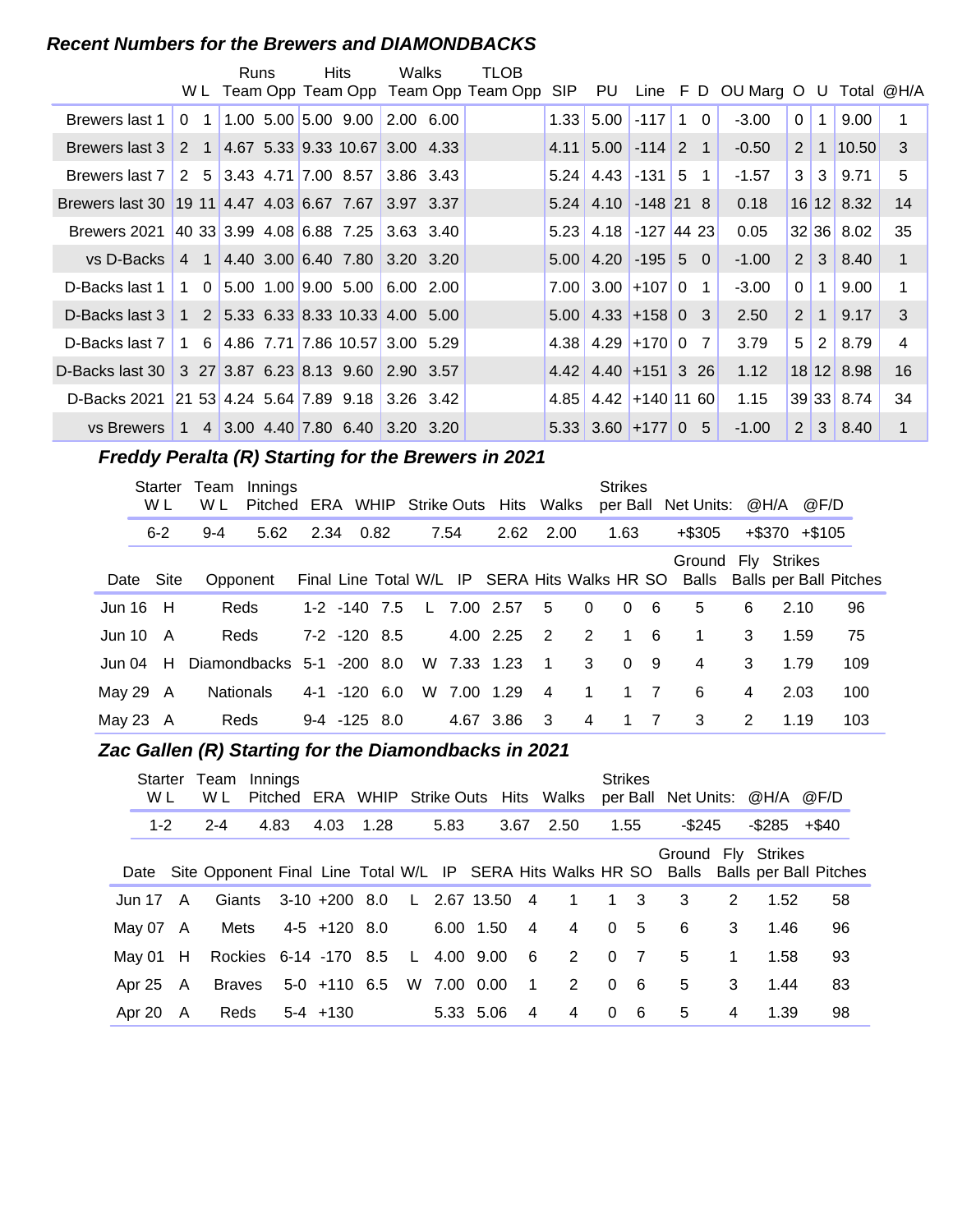#### **Recent Numbers for the Rockies and MARINERS**

|                                                                   |                                                      | Runs |          | <b>Hits</b>                         |                     | Walks                         | TLOB                                   |            |                        |                   |                |                                     |                |                |              |                |
|-------------------------------------------------------------------|------------------------------------------------------|------|----------|-------------------------------------|---------------------|-------------------------------|----------------------------------------|------------|------------------------|-------------------|----------------|-------------------------------------|----------------|----------------|--------------|----------------|
|                                                                   |                                                      |      |          |                                     |                     |                               | WL Team Opp Team Opp Team Opp Team Opp | <b>SIP</b> | PU                     |                   |                | Line $F D$ OU Marg O U Total $@H/A$ |                |                |              |                |
| Rockies last 1                                                    | 0 <sub>1</sub>                                       |      |          | 6.00 7.00 12.00 12.00 1.00 3.00     |                     |                               |                                        | 5.33       |                        | $4.00$ +122 0 1   |                | 1.00                                | 1 <sup>1</sup> |                | $0$   12.00  | $\Omega$       |
| Rockies last 3                                                    |                                                      |      |          | 1 2 5.67 6.00 11.33 10.67 3.33 3.67 |                     |                               |                                        |            | $4.44$ 5.33 + 123 1 2  |                   |                | 0.67                                | 3 <sup>1</sup> |                | 0 11.00      | $\Omega$       |
| Rockies last 7   5   2   6.14   4.86   10.86   8.29   3.14   3.57 |                                                      |      |          |                                     |                     |                               |                                        | 5.29       | 4.57                   | $+144$ 1          | 6              | $-0.07$                             | 5              |                | 1 11.07      | $\Omega$       |
| Rockies last 30   15 15   4.10   4.87   8.37   8.37   2.87   3.13 |                                                      |      |          |                                     |                     |                               |                                        |            | $5.30$ 4.10 + 130 7 23 |                   |                | $-0.23$                             |                |                | 14 15 9.20   | 14             |
| Rockies 2021                                                      | $ 30, 42, 4.47, 5.25, 8.26, 8.69, 2.96, 3.64\rangle$ |      |          |                                     |                     |                               |                                        | 5.21       |                        | $4.26$ +141 14 57 |                | 0.52                                |                |                | 36 33 9.20   | 31             |
| <b>vs Mariners</b>                                                |                                                      |      |          |                                     |                     |                               |                                        |            |                        |                   |                |                                     |                |                |              |                |
| Mariners last 1                                                   | $1 \quad 0$                                          |      | 6.002.00 |                                     | 6.00 5.00 3.00 4.00 |                               |                                        |            | $6.33$ 5.00 + 135 0    |                   | $\overline{1}$ | 0.00                                | $\Omega$       | $\overline{0}$ | 8.00         |                |
| Mariners last 3                                                   | $3 \t0 \t5.67 \t2.67 \t9.33 \t6.00$                  |      |          |                                     |                     | $\vert 2.00 \vert 2.33 \vert$ |                                        |            | $6.33$ 4.67 + 118 0 3  |                   |                | 0.50                                | 1 <sup>1</sup> | $\mathbf{1}$   | 7.83         | 3              |
| Mariners last 7                                                   |                                                      |      |          | 6 1 5.57 3.29 9.43 7.14 2.43 2.00   |                     |                               |                                        | 5.57       |                        | $4.29$ +123 0     | 7              | 0.71                                | 4              | 2 <sup>1</sup> | 8.14         | $\overline{7}$ |
| Mariners last 30 17 13 4.37 4.97 8.07 8.30 2.80 3.30              |                                                      |      |          |                                     |                     |                               |                                        | 5.07       |                        | $4.60$ +134 4 26  |                | 0.98                                |                |                | $15$ 14 8.35 | 14             |
| Mariners 2021 38 36 4.05 4.68 6.95 8.01                           |                                                      |      |          |                                     |                     | $ 3.07 \t3.19 \t$             |                                        | 4.97       |                        | $4.39$ +131 12 61 |                | 0.49                                |                |                | 36 34 8.24   | 38             |
| vs Rockies                                                        |                                                      |      |          |                                     |                     |                               |                                        |            |                        |                   |                |                                     |                |                |              |                |

#### **Kyle Freeland (L) Starting for the Rockies in 2021**

| W L           | Starter Team<br>W L | Innings |                           |              |      |              |                | Pitched ERA WHIP Strike Outs Hits Walks |          | <b>Strikes</b> |          |               | per Ball Net Units: @H/A @F/D |                                                                                               |
|---------------|---------------------|---------|---------------------------|--------------|------|--------------|----------------|-----------------------------------------|----------|----------------|----------|---------------|-------------------------------|-----------------------------------------------------------------------------------------------|
| $0 - 2$       | $2 - 3$             | 4.13    | 9.58 2.27                 |              | 2.40 |              | 7.20           | 2.20                                    |          | 1.48           | $-$ \$33 |               | $-$ \$100                     | -\$33                                                                                         |
|               |                     |         |                           |              |      |              |                |                                         |          |                |          |               | Ground Fly Strikes            | Date Site Opponent Final Line Total W/L IP SERA Hits Walks HR SO Balls Balls per Ball Pitches |
| Jun $16$ H    |                     |         | Padres 8-7 +167 12.0      |              |      | 3.67 12.27 9 |                | 2                                       | 2 3      |                | 6        | 1             | 1.68                          | 83                                                                                            |
| Jun 11 A      |                     |         | Reds 5-11 +190 9.0        | $\mathsf{L}$ |      | 4.00 18.00   | - 8            | $\overline{1}$                          |          | 5 <sub>2</sub> | 7        | 4             | 2.00                          | 69                                                                                            |
| Jun 05 $H$    |                     |         | Athletics 3-6 +115 11.5 L |              |      | 5.00 9.00    | 10             | $\overline{1}$                          |          | $2 \quad 1$    | 8        | $\mathcal{P}$ | 1.58                          | 80                                                                                            |
| May 30 $\,$ A | Pirates             |         | 4-3 -103 7.5              |              |      | 4.00 6.75    | -5             | $\overline{4}$                          | $\Omega$ | $\overline{1}$ | 6        | 2             | 1.33                          | 84                                                                                            |
| May 25 $A$    | Mets                |         | 1-3 +220 6.0              |              |      | 4.00 2.25    | $\overline{4}$ | 3                                       |          | 0 <sub>5</sub> | 3        | 2             | 1.06                          | 74                                                                                            |

# **..........Chris Flexen (R) Starting for the Mariners in 2021**

| Starter<br>W L | Team<br>W L | Innings |                                      |  |      |             |                | Pitched ERA WHIP Strike Outs Hits Walks                          | <b>Strikes</b> |                |                |   | per Ball Net Units: @H/A @F/D |                              |
|----------------|-------------|---------|--------------------------------------|--|------|-------------|----------------|------------------------------------------------------------------|----------------|----------------|----------------|---|-------------------------------|------------------------------|
| $6 - 3$        | $9 - 3$     | 5.64    | 4.12 1.29                            |  | 3.67 |             | 6.25           | 1.00                                                             | 1.92           |                | $+$ \$807      |   | $+$ \$352 $+$ \$100           |                              |
|                |             |         |                                      |  |      |             |                | Date Site Opponent Final Line Total W/L IP SERA Hits Walks HR SO |                |                |                |   | Ground Fly Strikes            | Balls Balls per Ball Pitches |
| Jun $15$ H     | Twins       |         | 10-0 +105 8.5 W 8.00 0.00 4          |  |      |             |                | $\overline{0}$                                                   |                | 0 <sub>8</sub> | 11             | 2 | 2.57                          | 107                          |
| Jun 09 A       |             |         | Tigers 9-6 +115 9.0                  |  |      | 6.00 4.50 6 |                | $1 \quad 1 \quad 3$                                              |                |                | 7              | 5 | 2.32                          | 83                           |
| Jun $02$ H     |             |         | Athletics 0-6 +140 8.0 L 6.00 7.50   |  |      |             | $\overline{7}$ | $\overline{1}$                                                   |                | $1 \quad 3$    | 9              | 5 | 2.16                          | 98                           |
| May 27 H       |             |         |                                      |  |      |             |                | Rangers 5-0 -112 8.5 W 7.00 0.00 3 1                             |                | 0 <sub>6</sub> | $\overline{7}$ | 3 | 2.22                          | 87                           |
| Mav 21 A       |             |         | Padres 1-16 +190 7.5 L 1.67 43.20 10 |  |      |             |                | $\overline{1}$                                                   |                | $2 \quad 1$    | $\mathbf 1$    |   | 1.48                          | 67                           |